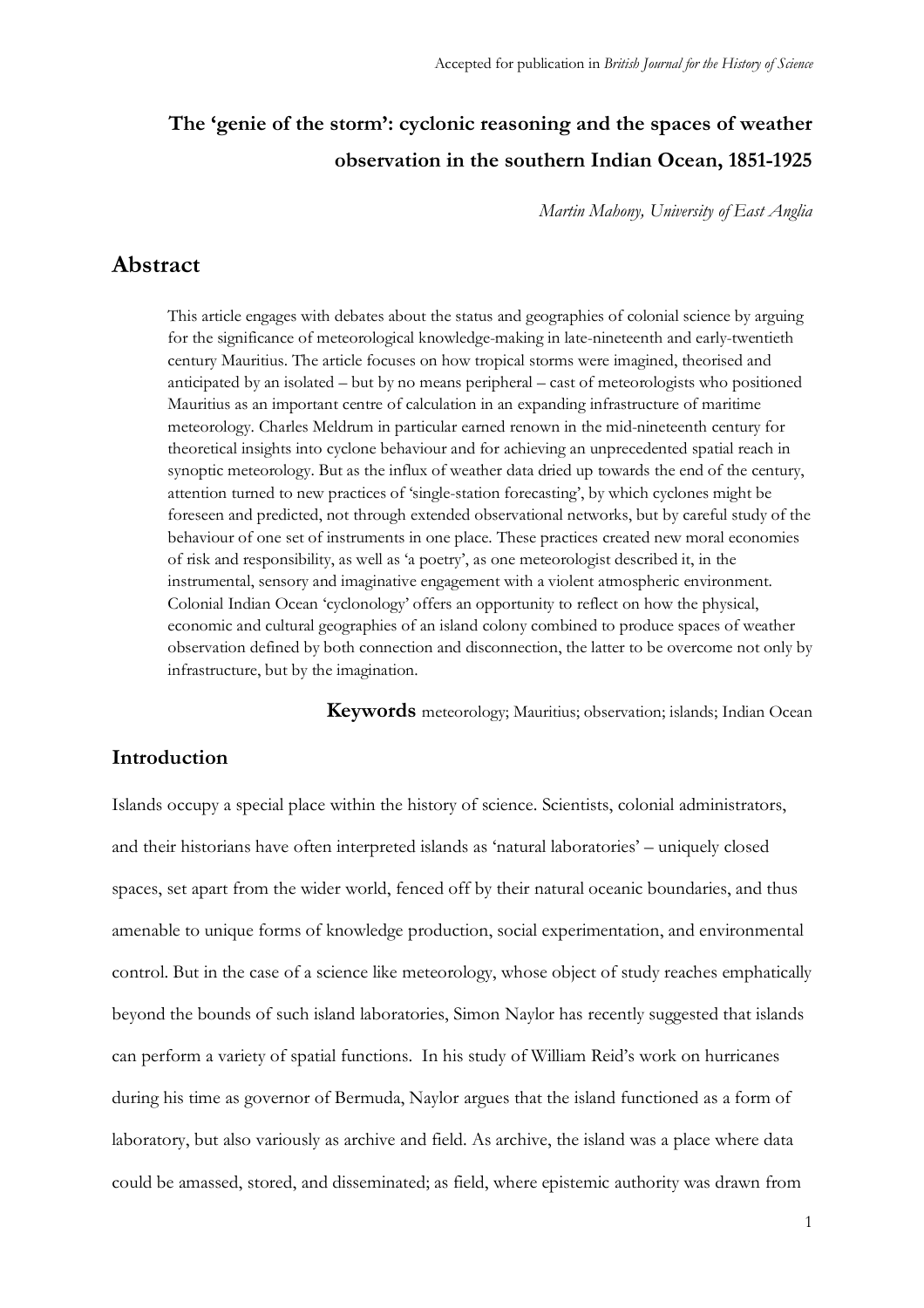long periods of careful local observation; and as laboratory, it was a site where apparently universal laws could be tested in a fashion which was independent of locale.<sup>1</sup> This tripartite spatiality of island meteorology can greatly enrich the historiography of island science. The tension between the fact that meteorology is a science which unavoidably takes place within its object of study – the atmosphere – and the uneven patterning of meteorology's social and cultural authority, has informed a burgeoning literature on the historical geographies of atmospheric science, concerned with the spaces of knowledge production and circulation, the enduring importance of place in meteorological practice, and the scalar interactions of local, national, imperial and global knowledge-making.2 The historical geography of meteorology can therefore make important contributions to understanding the historical role of islands in scientific practice and discourse, and of the relationships between science, empire and colonialism.

The atmospheric environments of colonised islands were frequently a matter of intense scientific interest and speculation. As Richard Grove has shown, concerns about local climatic change – common features of Enlightenment environmental thought – found their earliest expressions in places such as Saint Helena and Mauritius. These seemingly Edenic places, the last bastions of divine natural harmony, were uniquely vulnerable, it was thought, to human interventions like tree-felling and plantation agriculture which could fundamentally alter the natural balance which assured adequate rainfall and climatic moderation. This conception of island climates as being relatively closed systems invited experiments in conservation policy and practice, and islands became increasingly regulated and controlled environments as colonial states sought – with varying levels of commitment – to manage new (and newly conceived) assemblages of people, plants, animals, and atmosphere. 3

Yet the fate of island colonies was, of course, shaped to no less a degree by much wider atmospheric dynamics. The trade winds which carried ships to and fro, the rain bands which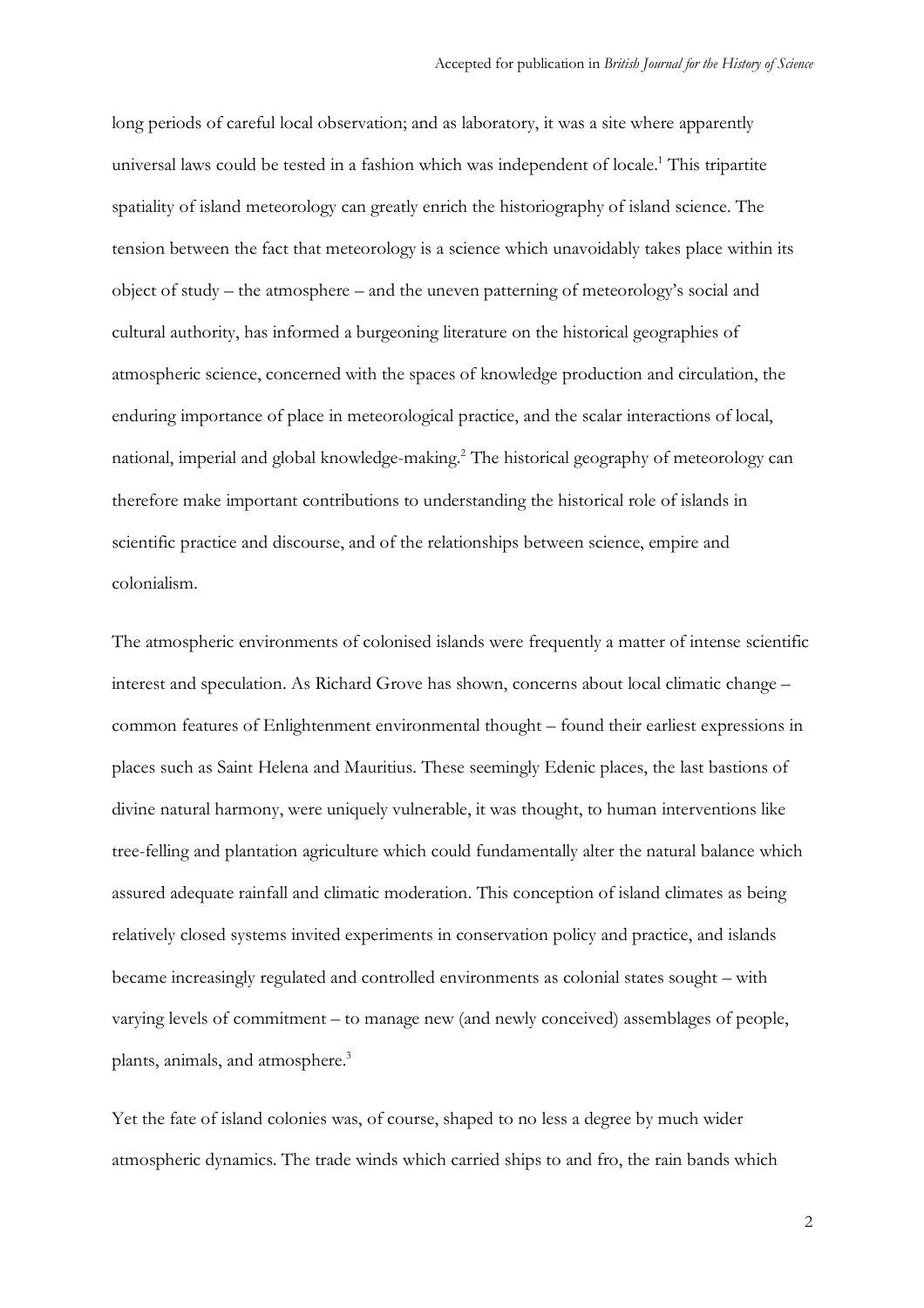brought liquid sustenance from across the ocean, the cyclonic storms which whipped the tropical seas into frenzies of wind and rain – all these phenomena helped make and break the fortunes of island experiments, and historical actors were in many respects no less conscious of the vast spatial scales on which they operated than we are today.<sup>4</sup> Yet the need to reach beyond the island itself in order to understand how colonists sought to make sense of and manage their more immediate environments has been largely unmet in island historiography. The aim of this special issue – to reconceptualise the Indo-Pacific world as a space of islanded interconnections<sup>5</sup> – helps us get towards the required dissolution of the boundaries which have arisen between island history and the spaces which surround and, in a sense, define the island – the oceans, with their possibilities for inter- and disconnection, their geophysical turbulence, their dynamic, often puzzling interactions with the atmosphere above, and their cultural loading with ideas of inhospitability and an unruly spaciousness. To think island science beyond the island in this way is to position islands within what Siobhan Carroll labels the 'atopia' of ocean and atmosphere; spaces of cultural-economic circulation and domination which nonetheless evaded territorial control, and which were possessed of a 'natural alterity'. They were instances of Spivak's 'planetary' spaces, which can freely 'undo, arrest, deviate, or destroy the human systems of global circulation with which they become associated'. 6

The history of meteorology provides fertile ground to think through the weaving of island life, in both the biophysical and social senses, into broader oceanic and atmospheric environments. In this paper I focus on the development of meteorology in Mauritius between the mid-nineteenth and early-twentieth centuries, examining the emergence of a uniquely vibrant and very public culture of atmospheric knowledge-making, and the articulation of such knowledge-making within broader projects of island economy. The paper falls into two main parts. The first examines the emergence of a dedicated Meteorological Society on Mauritius in the 1850s, and traces its efforts to use ship logbooks to build a new picture of the behaviour of Indian Ocean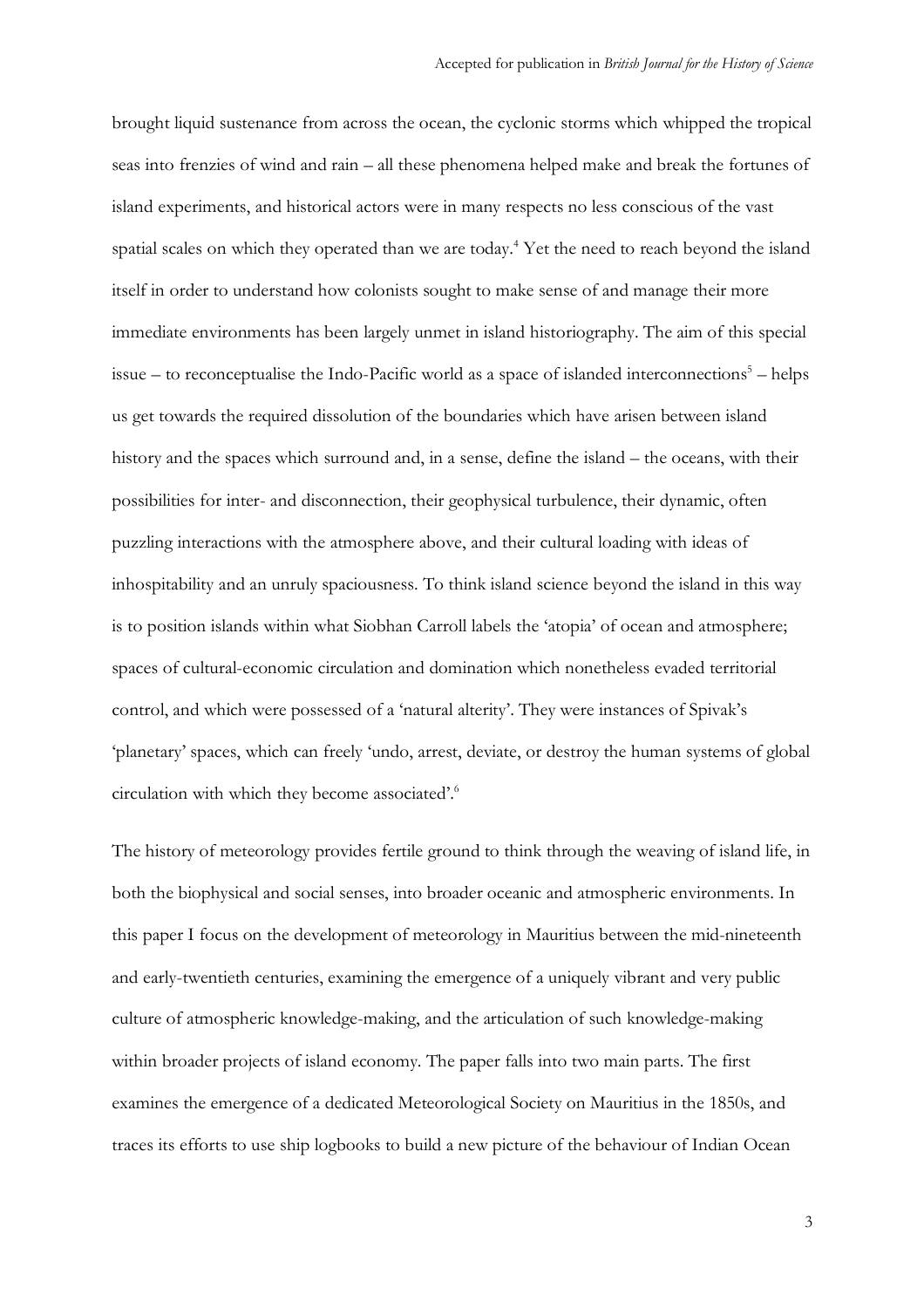cyclones in particular, and of tropical storms in general. Here, following Naylor, Mauritius functioned as archive; a storehouse of meteorological data, and an important centre of calculation.7 Through the combined and uneven labours of ship captains and meteorological clerks, 'serviceable truths' were produced which were recognised in metropolitan scientific circles, while also serving local decision-making.<sup>8</sup> While much meteorological historiography tells of the progressive defeating of space by network technologies, the second part of this paper examines what happened when the observational 'network' established in the mid-nineteenth century collapsed as shipping patterns changed. No longer the meteorological archive of the southern Indian Ocean, Mauritius was re-made by meteorologists such as Thomas Claxton and Albert Walter as a field where new understandings of cyclone behaviour offered the promise of reconciling island economics with the vagaries of the tropical atmosphere, and as a laboratory where newly universal laws could be applied in local predictive practices which combined written rules, theoretical knowledge, and the imaginative projection of cyclone behaviour in a space which eluded direct meteorological observation. Meteorology in this period developed through new observational practices and new social relationships, the meteorologist becoming a newly accountable actor, and the observatory a newly regulated space, within colonial society.

In constructing an historical geography of island meteorology, the paper aims to contribute to ongoing debates about the nature of colonial science, and about the assumed relationship between 'centres' and 'peripheries' in the production of scientific knowledge. The functioning of Mauritius as a meteorological archive means rich records are available to the historian, encompassing reams of weather data along with scientific publications, government reports, correspondence, and newspaper coverage of the island's meteorological life. These sources are supplemented here by the personal recollections of one meteorologist, Albert Walter, whose idiosyncratic writings offer a unique insight into the daily routines and personal struggles which are so often absent from the archives of all but the most celebrated in the science. By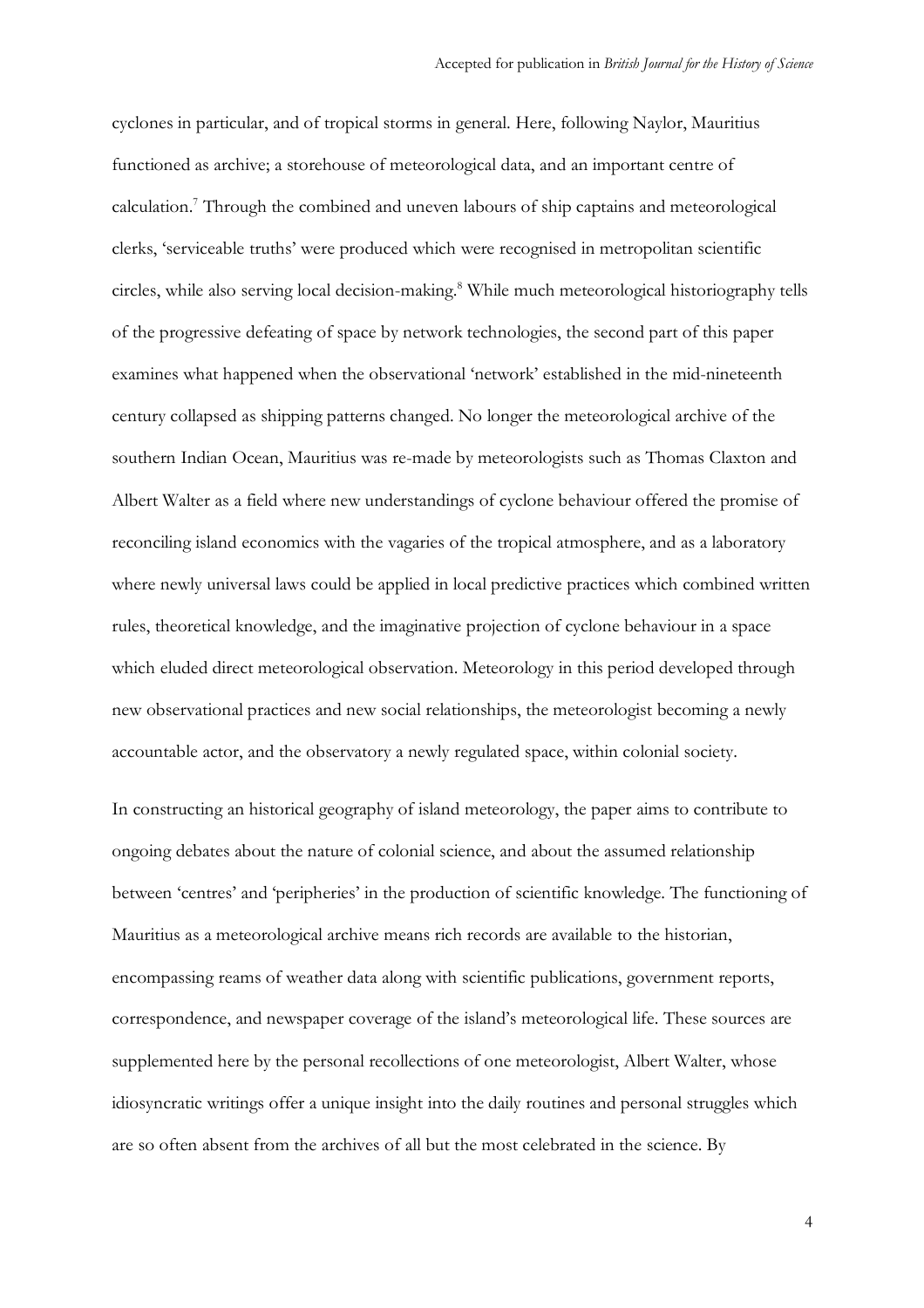reconstructing first the emergence of a meteorological culture on Mauritius, and then by following the traces of controversy, whether theoretical or political, the aim is to understand the status and geographies of colonial science by exploring how Mauritius was positioned as a centre of meteorological knowledge-making, a node in expanding imperial and global networks, but one nonetheless shaped by concerns and circumstances which were thoroughly local – both to the island itself, and to the world of the Indian Ocean.

### **A place for meteorology**

*The position of the island is peculiarly adapted to the purposes of observation…situated in the midst of the Indian Ocean, and placed at a distance from the influence of great continents; it seems as if Nature had formed it as a spot where man may, if he chooses, investigate her elementary laws by observing the phenomena which they govern. 9*

Historians have recently sought to go beyond centre-periphery models of scientific practice and 'diffusion', which position colonial sciences as subservient, derivative and inferior to metropolitan sciences.10 Alongside broader moves in imperial historiography, the primacy of the metropole has been re-thought, and networks of colonial science have come to be read as polycentric, often transient, with relations not of dependency but of reciprocity and exchange.<sup>11</sup> Richard Grove, for example, has emphasised the contributions of colonial scientists and savants to emerging understandings of atmospheric patterns and interconnections from the late eighteenth century onwards, while Gregory Cushman has emphasised the complex trans-national and trans-imperial exchanges which shaped the development of tropical meteorology, both in the tropics, and in the meteorological citadels of temperate capitals. <sup>12</sup> Mauritius has provided its own grist to the revisionist mill, with William K. Storey's history of sugar cane botany providing further evidence of the existence of distinctive colonial cultures of scientific knowledge-making, organised around local needs, attuned to local structures of authority and sociologies of trust, and productive of their own truths, many furnished with the ability to travel beyond the local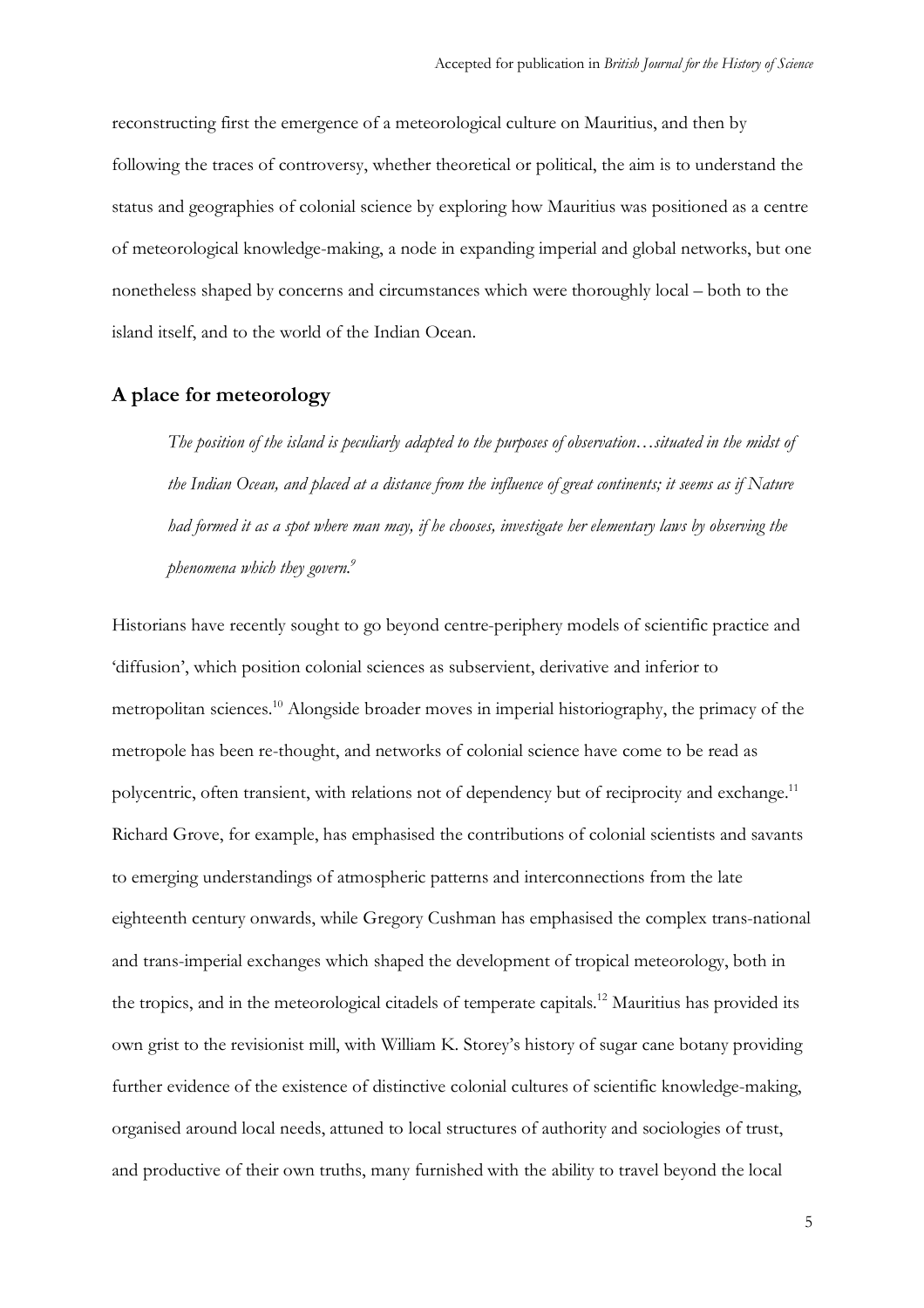contexts of their making.13 Re-tooling the language of centricity, Lissa Roberts has recently described French Mauritius as a location which a number of actors sought to position as a 'centre of accumulation'. Writing against McClellan III and Regourd's arguments about the functioning of colonial science in the context of a centralising French state,<sup>14</sup> Roberts argues that processes of centralisation are best studied as multiple, contested and, essentially, polycentric. Efforts to make Mauritius a centre of accumulation of wealth, information and power played out through multiple connections, through alliances made and battles fought at a range of spatial scales. Centralisation efforts made French Mauritius not only an object of intensified knowledgemaking itself, with island surveys of land and resources proliferating, but also an entrepôt for knowledges concerned with, and relevant to, wider processes and spaces – hydrography, navigation, botany, acclimatisation, agricultural improvement. While this culture of centralisation might have been closely associated with the structures and styles of French administration, the bi-lingual meteorological culture of the mid-nineteenth century reflects a deepening of this urge to position Mauritius as a centre for the accumulation of information and the dispersal of new knowledge.

Mauritius, dubbed the 'star and key of the Indian Ocean' in the mid eighteenth century, was described in 1807 by the French colonial official Félix Renouard de Sainte-Croix as 'a central geographical point between every other place in the world'.15 This notion of geographical centrality continued under the British, who took control of the island in 1810 in a bid to secure their hegemony over the trading routes to India. Strategically important, Mauritius became a garrison colony, where the intention was never to promote widespread British settlement but simply to guarantee defence of a crucial maritime trading route.<sup>16</sup> For the next few decades, a British ruling and military class would co-exist – often in great tension – with a landowning French agricultural elite, and from 1835 with freed African slaves and indentured Indian labourers. British trading rules meant the island's own economic survival depended on the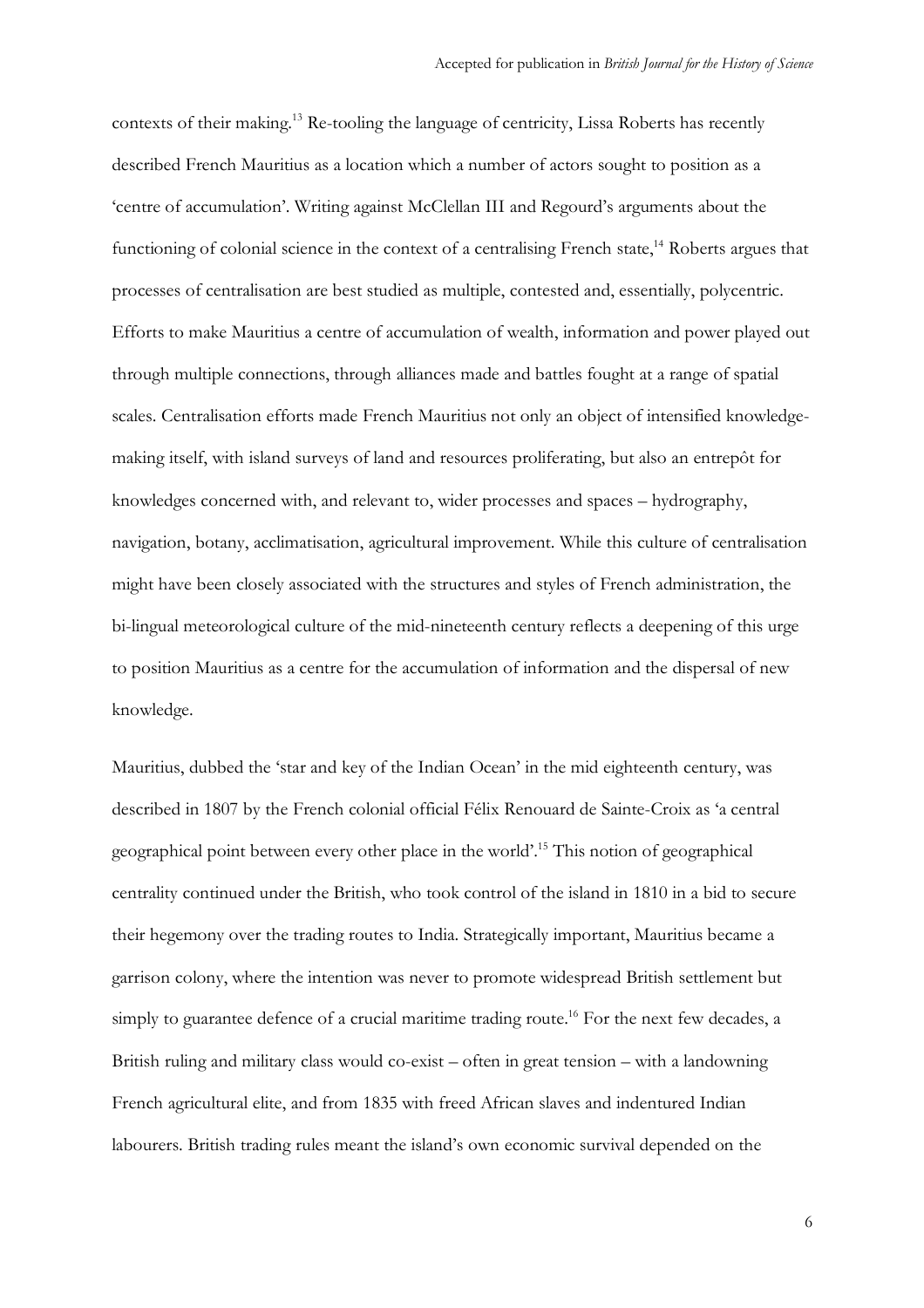production of export commodities, and the island's reliance on sugar cane, thought the most resilient crop to tropical cyclones, expanded rapidly. From 4,148 tons in 1816, production reached 150,480 tons by 1862.<sup>17</sup>

Lying within the tropics, Mauritius is cooled for most of the year by the south-east trades and enjoys reasonably reliable rainfall. Occasionally however the rains fail, while during the warm, humid summer months the island is periodically visited by violent cyclones. As such, study and speculation about the weather has long formed part of the island's scientific, economic and cultural life. The formal making of meteorological records on Mauritius can be dated to 1774, when Jean-Nicolas Céré, the gardener and agronomist who would become Director of the Botanical Garden in 1775, began making daily weather observations.<sup>18</sup> Mariners plying the waters around the island and traversing the Indian Ocean had also by this time begun piecing together the patterns of oceanic and atmospheric circulation which both drove and arrested trade between the Mascarenes and Asia.19 The first public observatory on the island was set up in 1832 by Colonial Lloyd, the surveyor-general, on the harbour-side in Port Louis, where daily weather observations were made alongside seemingly more functional work on magnetism and time keeping. But despite the new regularity this afforded to Mauritian meteorology, the observatory rarely published its findings, thus limiting its impact in scientific, maritime and agricultural communities, and by the 1840s the observatory's equipment was considered sorely outdated. This was a situation which greatly irked the young Charles Meldrum who, in 1848, travelled to the island to take up the position of Professor of Mathematics at the Royal College. Meldrum had graduated with an MA from the Marischal College in Aberdeen in 1844, and went on to work on the educational staff of the Bombay Presidency before moving to Mauritius.<sup>20</sup> Meldrum quickly became interested in the meteorology of the island, and in 1851 he secured the backing of fellow men of science, government officials, planters, mariners and military officers for the formation of a Meteorological Society, under the official patronage of the Governor. The first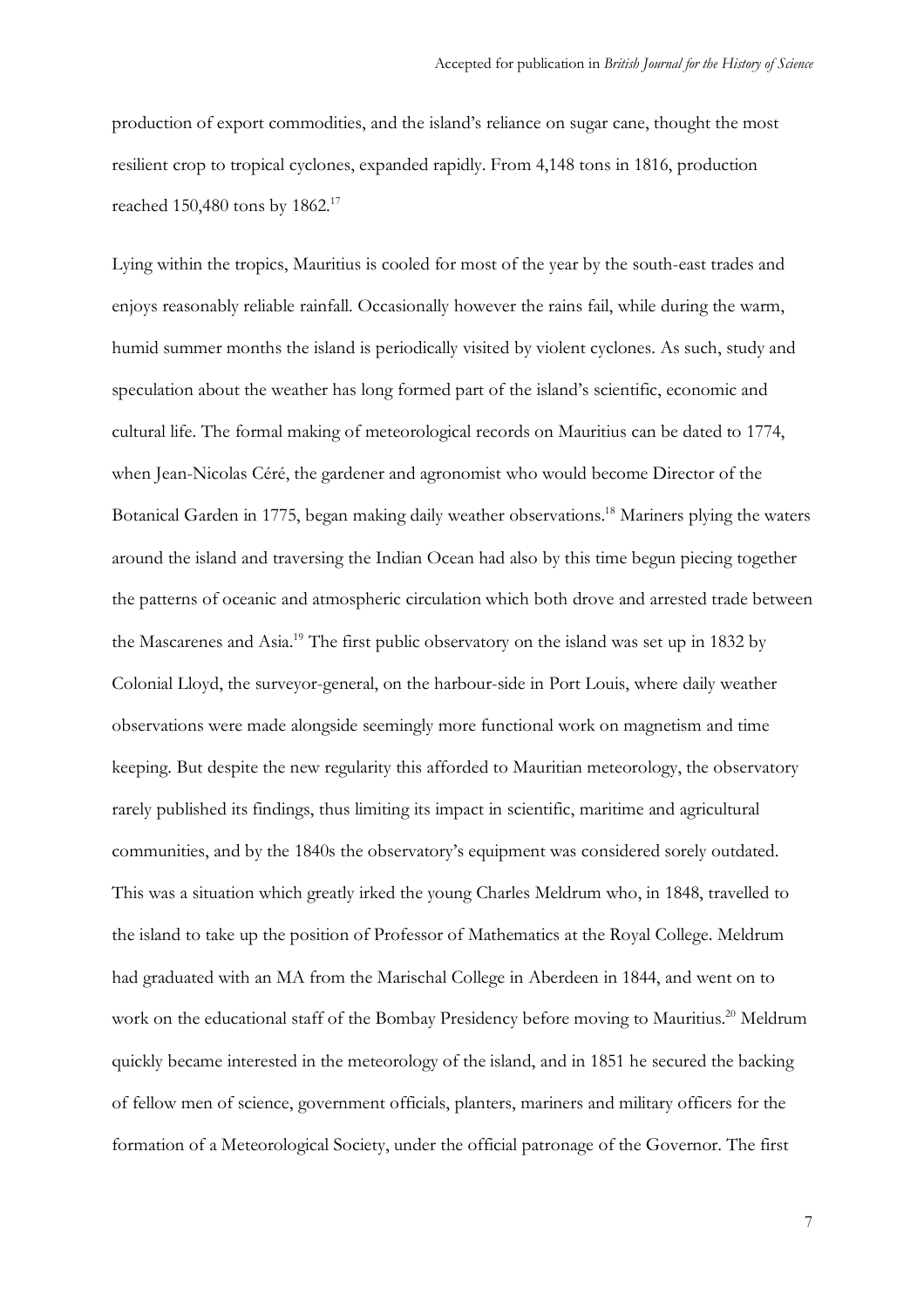President was Colonial Secretary and future Governor of the Bahamas Charles J. Bayley. Lieutenant-Colonel Robe, deputy quartermaster general and former lieutenant-governor of South Australia, served as Vice-President along with the naturalist François Liénard, while Meldrum and Henri Bousquet, the acting Government Observer, jointly took on the role of Secretary.

The Meteorological Society of Mauritius, the first of its kind in the British colonial world, took as its first aim the procurement of high quality instruments with which observations could be made at Mauritius and its dependencies, such Rodriques and the Seychelles. While the Admiralty in London had expressed their sympathy to the Society's aims, a hoped-for grant was not forthcoming, and the Society would have to rely on its own funds. Although he been appointed Vice-Secretary, the founding of the society had understandably irked Bousquet, a Creole meteorologist 'of unbounded enthusiasm',<sup>21</sup> who perhaps interpreted it as 'a reflection on his own inadequacy' and initially resisted the request for hourly observations to be made at the Port Louis observatory. The struggle for meteorological authority became a struggle over space. The Society was permitted to rent rooms at the observatory from the government for its meetings and a nascent library, but the rent was set so high – amounting to about half the government's own contribution to the Society's coffers – that they were forced to vacate them in 1853.<sup>22</sup>

Even if Mauritius was a 'peculiarly' and naturally-adapted spot for meteorology, the new Society had no natural right to the observatory. Support was again sought in London. In 1854 Edward Sabine expressed his enthusiasm for the new organisation, having regretted that 'there is an Observatory at Port Louis, the property of Government, and that there is an Observer paid by funds allotted from the Colonial revenue for the express purpose of making observations; but that the Observatory is occupied as a residence, and the Observer receives the salary but makes no observations'23 The following year, after representations from the Colonial Office in London, where the value of the observatory sciences was slowly being acknowledged, the Society was allowed back in. The Secretary of State commanded that the observatory buildings be made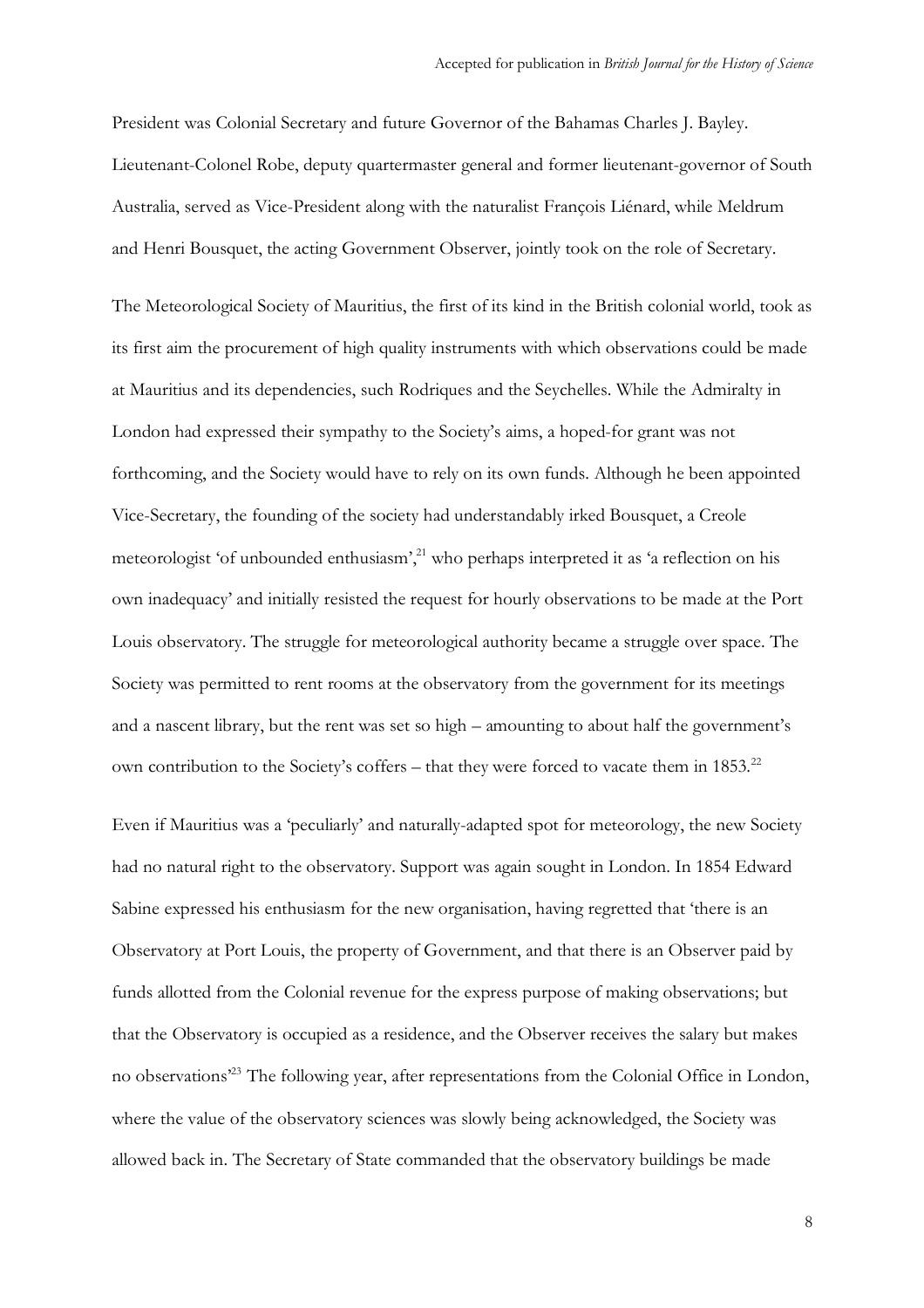available to the Society rent-free, while the Admiralty, recently convinced of the value of a systematic approach to maritime meteorology,<sup>24</sup> also agreed to an annual subsidy of  $\ell$ 50 to help with publishing costs.<sup>25</sup> With that, the instruments which had been ordered from London and Bombay two years earlier could finally be installed and put to use. Barometers were sent to Rodrigues and the Seychelles, and monthly reports received in return. Not long after the time that Port Louis couldn't seem to claim half an observatory, the town could briefly boast two, with the Royal Engineers establishing a node in their rapidly expanding network of imperial magnetic observatories some 300 yards from the harbour-side observatory. Weather observations were made here every six hours until 1858, when it was pulled down to make way for a new railway line.

The Society aimed from the outset at developing a wide membership structure, not just to bring in funds, but to ensure that its meteorological truths could be 'serviceable' to all interested parties on the basis of their collaborative production. This was particularly significant on an island where, as Meldrum opined,

Her Civil and Military Officers, her Planters and Merchants, together with a general population descended from two nations pre-eminently distinguished for their love and promotion of every branch of science and industry will not, it is hoped, be altogether indifferent to work in which their own personal interests and the interests of science and humanity are alike concerned.<sup>26</sup>

This was a moment when the institutionalisation of meteorology as a distinct branch of physical science was starting to take hold in Europe, albeit amidst widespread disagreement as to its rigour, precision, and practical utility.27 Many of meteorology's potential patrons showed little faith in the use value of the science, with its low levels of predictive skill and lack of general physical theory, so sympathisers took every rhetorical opportunity to convince doubters that this was a science worth backing. Many of the early speeches and exchanges at the Meteorological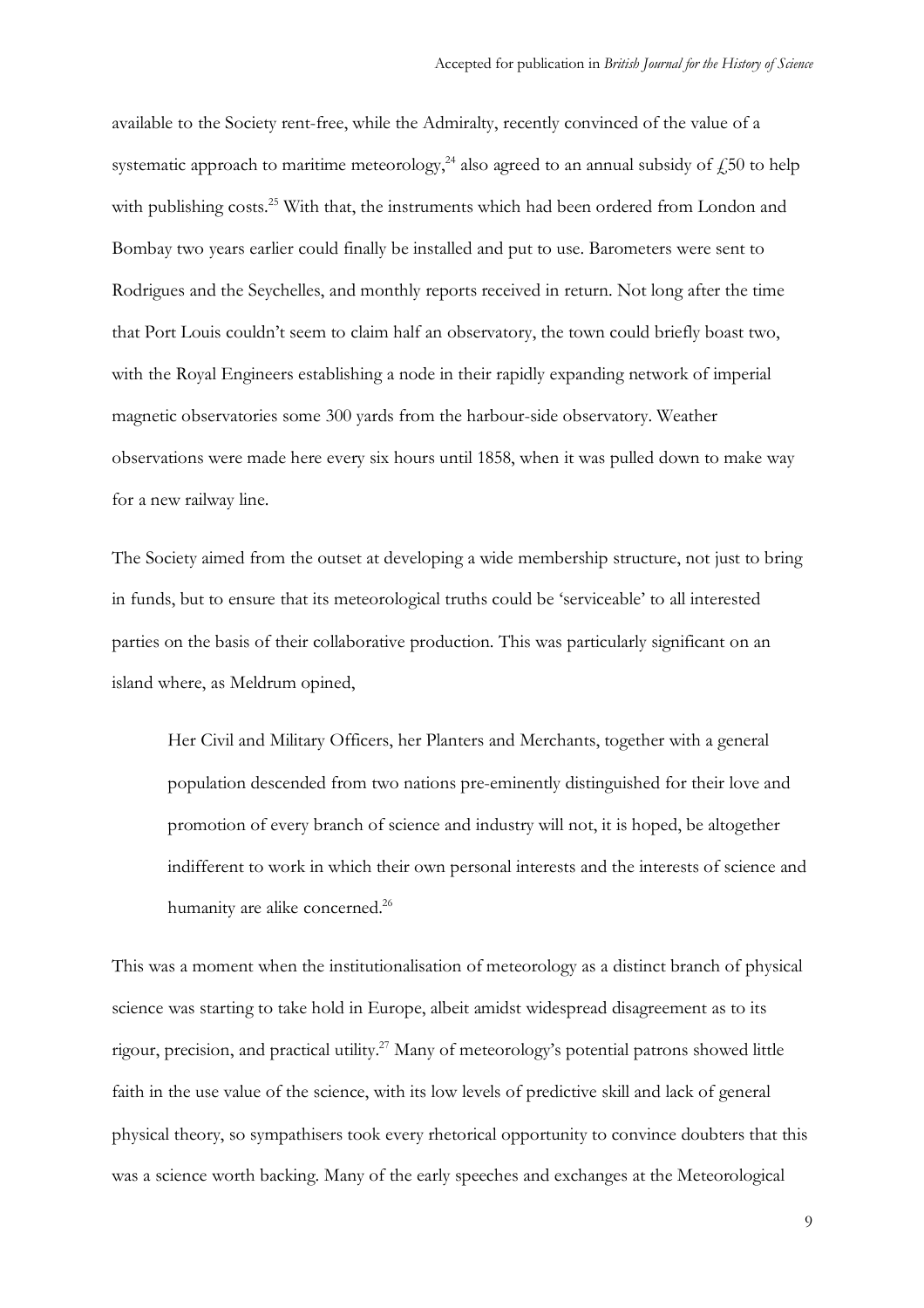Society meetings featured vaulting statements about the centrality of weather to everyday life, particularly in an island colony threatened regularly by drought, storms, and climatically-linked diseases, along with calls for the weather-minded polity to put some faith in a nascent science of the atmosphere. By 1853 the itinerant army surgeon Alexander Thom, who in 1845 had published *An Inquiry into the Nature and Course of Storms in the Indian Ocean South of the Equator*,<sup>28</sup> had been elected the next President of the Society, although his term was to be cut short by illness and a return to England, where he died the following year. Much like William Reid's earlier work in the West Indies, Thom's *Inquiry* used a number of ships' logs to reconstruct the behaviour of recent storms, most notably one which struck Rodrigues in 1843. His work offered one of the clearest early statements of the theory that gyratory storms form through the meeting of opposing currents of air, but his target audience also included sailors in need of advice on how to anticipate the bearing of storms, and on how to position themselves to avoid their worst ravages.

'Cyclonology', as it was beginning to be called, was to be the chief area of interest for the Society, and the ambition to expand an observational network on land and sea was geared towards building the foundational laws upon which could be based new ways of understanding, sensing, and perhaps predicting the storms which were so much a part of the consciousness of an island society organised around agriculture and maritime trade. The Society aimed to develop the approach pursued by Thom in the 1840s – compiling, tabulating and analysing observations made aboard ships calling at Mauritius and, in the process, it was hoped, helping to rationalise and standardise the making of these observations. The aim, ultimately, was to publish compiled, simultaneous observations not only for Mauritius itself, but for the entire Southern Indian Ocean. In fact, earlier ambitions on the island had been to construct a global picture, but the weight of the required work meant that the Indian Ocean was a more practical aim.<sup>29</sup> It was a task similar in scope to Maury's efforts to chart the winds of the North Atlantic, but with the crucial difference that 'while he [Maury] gives the general direction of the prevailing winds in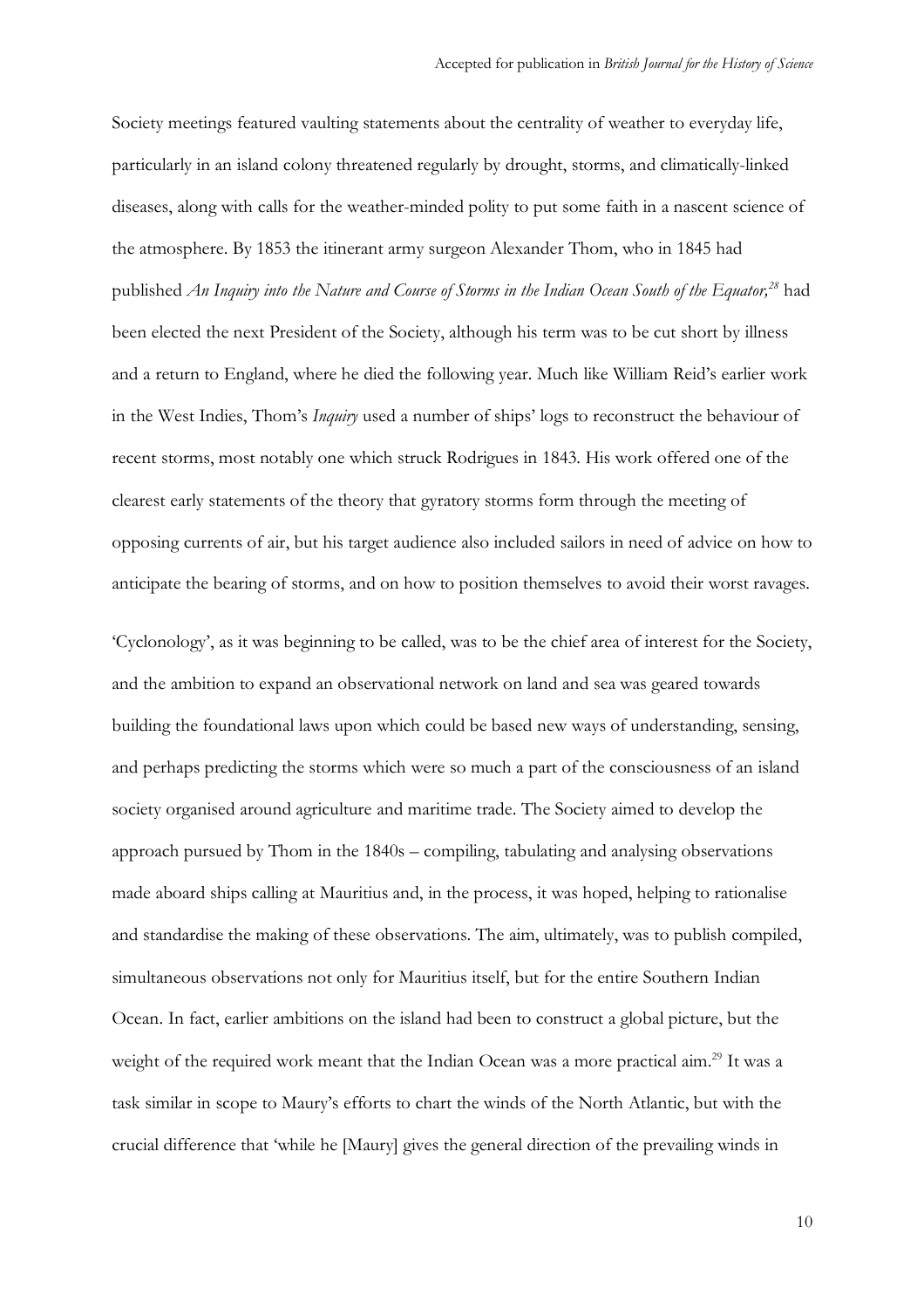separate squares of five degrees each, for particular seasons, our attempt is to shew how the atmospheric currents curve and deflect, over all the Indian Ocean, *at the same time* and from day to day, during the course of the year'.30

Around this time effort was being made in London and elsewhere to formalise the practice of meteorology at sea. While some within the Admiralty had been keen on promoting maritime meteorology since the early decades of the nineteenth century, it took the intervention of the Royal Society before barometers were formally issued to Royal Navy ships in 1843, with the updated *Admiralty Instructions* of 1844 requiring captains make four observations daily.<sup>31</sup> Turning merchant ships into reliable observatories was, of course, a rather more difficult task, although officers on East India Company ships were often keen weather documenters. <sup>32</sup> The efforts to turn both merchant and naval ships into 'itinerant observatories'<sup>33</sup> nonetheless reflects the wider juxtaposition between the idealised regularity of geophysical observation and the real-life instability of its social, political and material superstructures, which has been well documented in the burgeoning history of the observatory sciences. <sup>34</sup> This instability was a common feature of early colonial meteorology, where the sporadic observations of explorers and missionaries had yet to be supplemented by centralised networks under governmental control.<sup>35</sup> Mid-nineteenth century weather data may have 'followed the paths of British ships and traced a geography of storms that conformed to the contours of Britain's imperial interests',<sup>36</sup> but the metropolitan organs of state could not necessarily be relied upon for moral or financial support to budding colonial meteorologists. It is against this background of a science still struggling for authority and recognition in London and other imperial centres which makes the Mauritian case so unique: here was a meteorological society with ambitions – if not yet the means – to develop a centralised structure, with public service at its centre, which pre-dated the founding, in 1854, of the Meteorological Department of the Board of Trade in London by three years. Indeed, it was in the same year of latter's founding that the three posts of Government Observer, Officer-in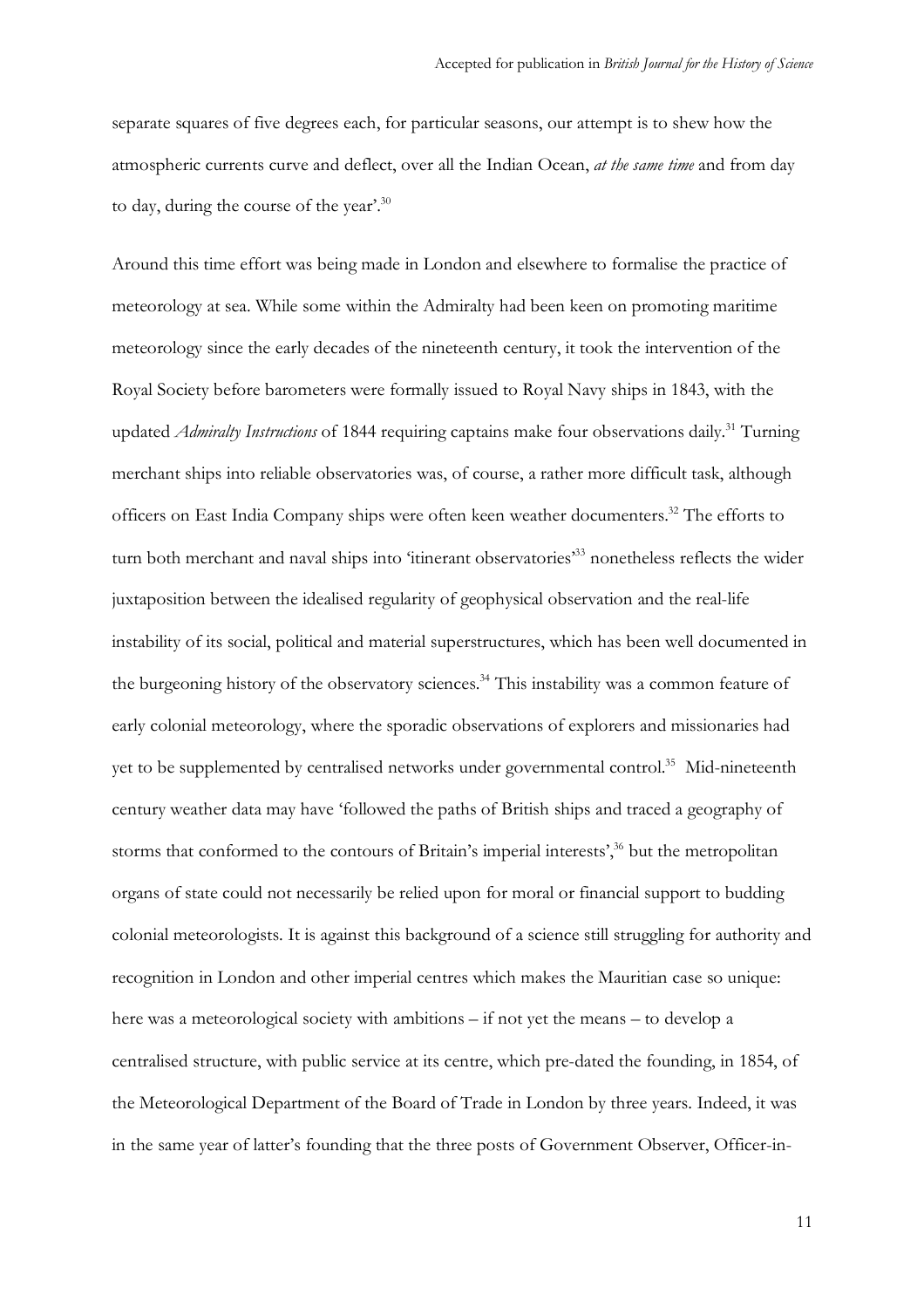Charge of the Royal Engineers' observatory, and Secretary of the Meteorological Society were given to one man, Lieutenant Fyers of the Royal Engineers. But it was Charles Meldrum who nonetheless remained the driving force behind the Society's most ambitious projects; the William Reid of the southern hemisphere. Although Fyers succeeded in winning the Society free access to the Observatory following supportive interventions from London, it wasn't until Meldrum's re-election as Secretary in 1859 that the Society's new instruments, procured both from London and from the Bombay Geographical Society, were installed and put to work.

#### **Constructing cyclones**

The Meteorological Society's main advances were not to arise from the theoretically rarefied (but in practice rather troubled) spaces of the island's successive observatories. They were to arise instead from the even more unruly space of the ocean, criss-crossed by merchant vessels with their army of potential observers, some of whom embraced the role eagerly, albeit with varying levels of formality or regularity. From the outset the Society had employed a clerk whose job it was to go aboard every ship entering Port Louis harbour, brandishing a letter from the Secretary requesting permission to make a copy of the log book and its weather observations. Meldrum would amass and study these copies, along with copies of log books deposited at the London Meteorological Department and subsequently despatched to Mauritius, tabulating into single tables the relatively synchronous observations of dozens of ships at different points in the southern Indian Ocean. This became very much Meldrum's project, with Bousquet unconvinced of the merit of studying the often unreliable observations of mariners.<sup>37</sup> While Bousquet favoured the local knowledge of fishermen and long-time residents as cyclonological sources, Meldrum pressed ahead with the project of enrolling and assembling the region's mariners into a dispersed, moving network of reliable meteorological observers. While following Thom's model, the work also accorded with the vision of Parisian meteorologist Urbain Le Verrier, who suggested that while the French concentrated on expanding their field of meteorological vision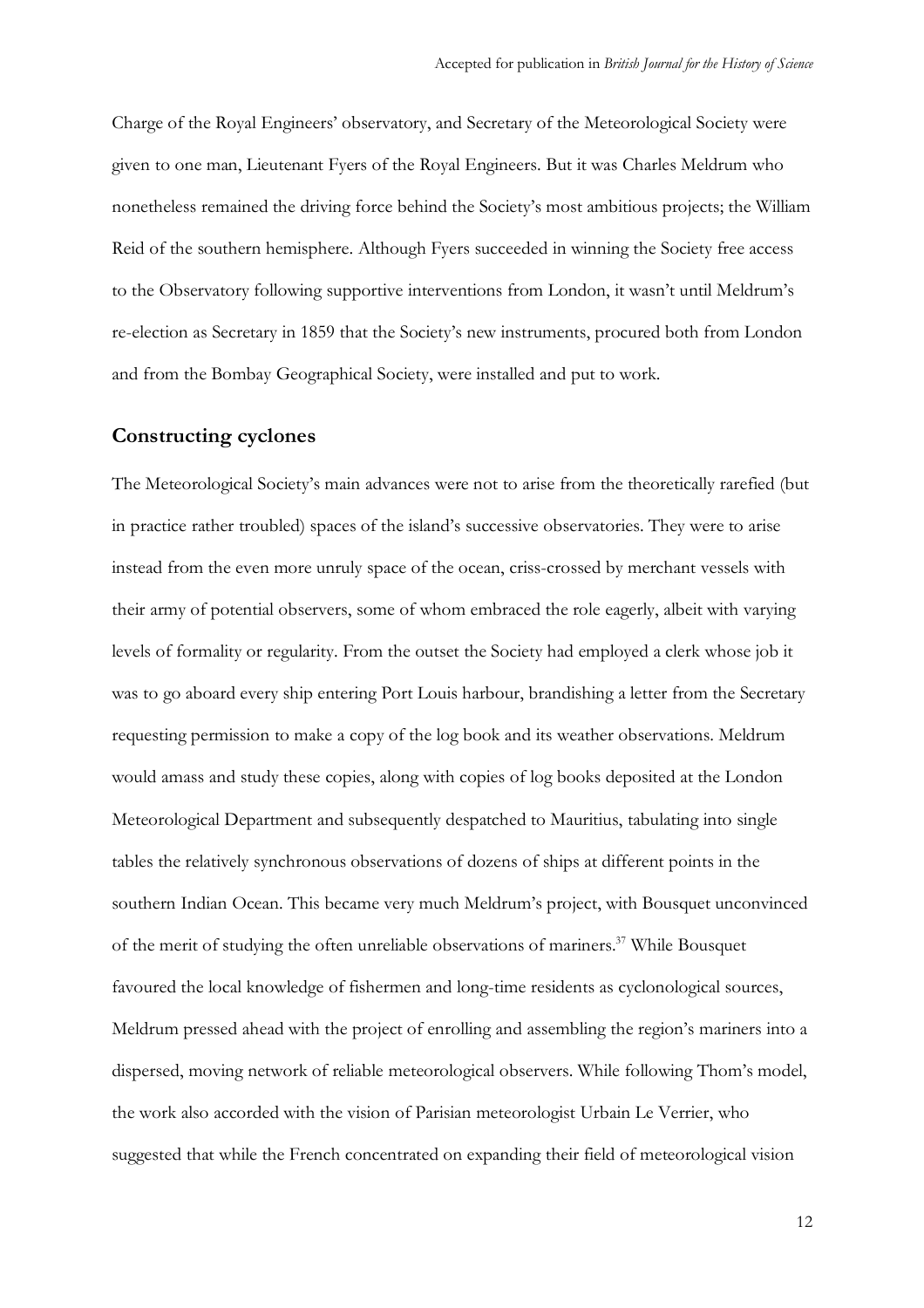in the Atlantic, the British take care of the observations in the Indian and Pacific oceans, making use of the points and nodes of their imperial networks to create new centres of meteorological calculation. <sup>38</sup> But while the Indo-Pacific might have been conceived as a 'British' meteorological region, the majority of the ships calling at Port Louis were voyagers of the Indian Ocean, particularly the England-India routes, and the Society's more global ambitions were limited to their local ocean basin on account of the practical difficulties of reconstructing synoptic conditions from any farther afield.

The copying and the tabulating was taxing work in itself; extracting meaning from it all was made all the more difficult by the lack of standard instruments and techniques used on-board ships, the frequent contradictions between captains' and masters' logbooks, and the unwillingness of some mariners to open up their logbooks to any outside scrutiny at all. The latter were easily dismissed by the Society though – any Captain whose character led him to so jealously guard his logbook would likely not fit the model of a well-disciplined and faithful weather observer anyway. The Society nonetheless sought to make known the difficulties they were working with. In a concerted bid to attract more public and mariner support, the Society took to publishing much of the ship data in its rawest form, in order to illustrate to their interlocutors and potential allies just how difficult the work of standardisation and tabulation could be. The aim was to 'shew how difficult a task it is to trace out the general law of storms from data in which inconsistencies and inaccurate observations are mixed up with a few great truths'.<sup>39</sup> Although far from Latour's circulating immutable mobiles, with their flattening of the messiness and contingencies of scientific production into polished graphical forms, these messy tables served similar purposes: on the one hand claiming authority by illustrating the expanding spatial reach of the Society across the ocean, and on the other, illustrating the hard work and self-sacrifice of Society members, particularly Meldrum, in working-through the often chaotic raw data with which they were presented. It was an exercise in enrolling allies – allies that would offer this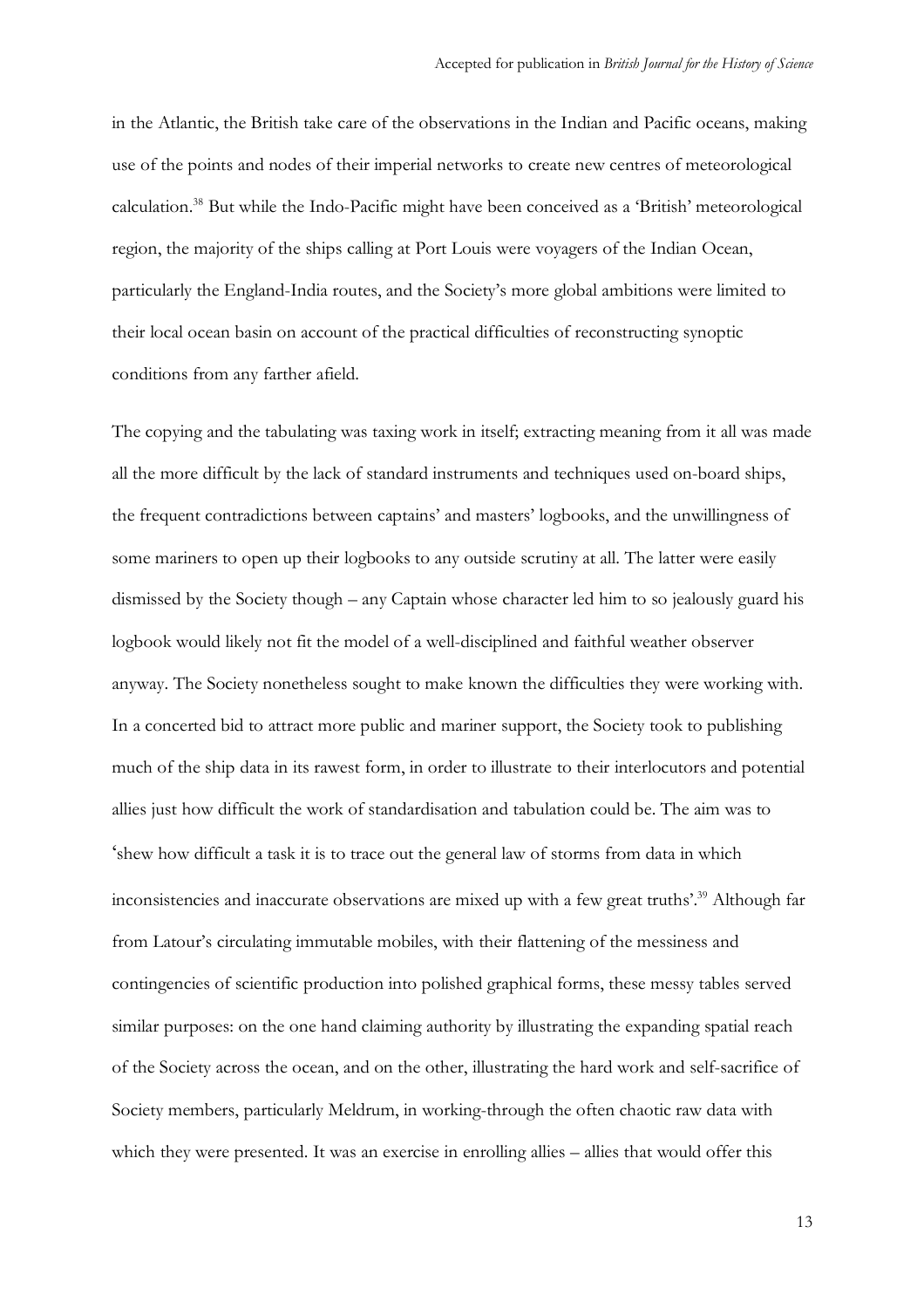expanding network renewed support in return for promised serviceable truths, and allies who would more conscientiously uphold their side of the bargain through more careful observational efforts.

By 1859 Thom's vision of charts showing weather conditions 'at the same time' had been fulfilled, with the raw tables of data being translated into synoptic charts which, for the first time, gave a snapshot view of weather conditions across an area as wide as an ocean basin. This was new for meteorology, with previous charts or maps of a similar scale presenting only idealised models of the trade winds or general circulation, or covering smaller areas. Figure 1 shows the fruits of Meldrum's labours – the spiralling winds of two cyclones "raging furiously", moving westward across the Indian Ocean towards Madagascar, each arrow a wind direction sensed simultaneously on-board a numbered ship. Two cyclones are detected to the south of the Cape as well, while the Bay of Bengal and the South China Sea appear placid by comparison. This ability to compile and visualise synoptic data on such a scale aroused great interest in London and other meteorological metropoles, but the lack of printing facilities on Mauritius meant that in the immediate term, only pen-and-ink copies of the charts could be produced, and their circulation was initially limited.40 Yet the lessons of the charts could nonetheless be communicated locally to mariners through the Society's meetings and its periodic publications. When Meldrum first presented his synoptic charts to the Society he was not yet speaking of the holy grail of prediction, but rather of anticipation and planning based on well-ascertained data. Meldrum argued that his object was 'not to advocate any theory or hypothesis, but to arrive at truth through just a careful examination of facts'.<sup>41</sup>

<sup>&</sup>lt;Figure 1. Two cyclones at noon of the 13th of February. From *Synoptic weather charts of the Indian Ocean for the month of February, 1861*, Meteorological Society of Mauritius. Information provided by the National Meteorological Library and Archive – Met Office, UK>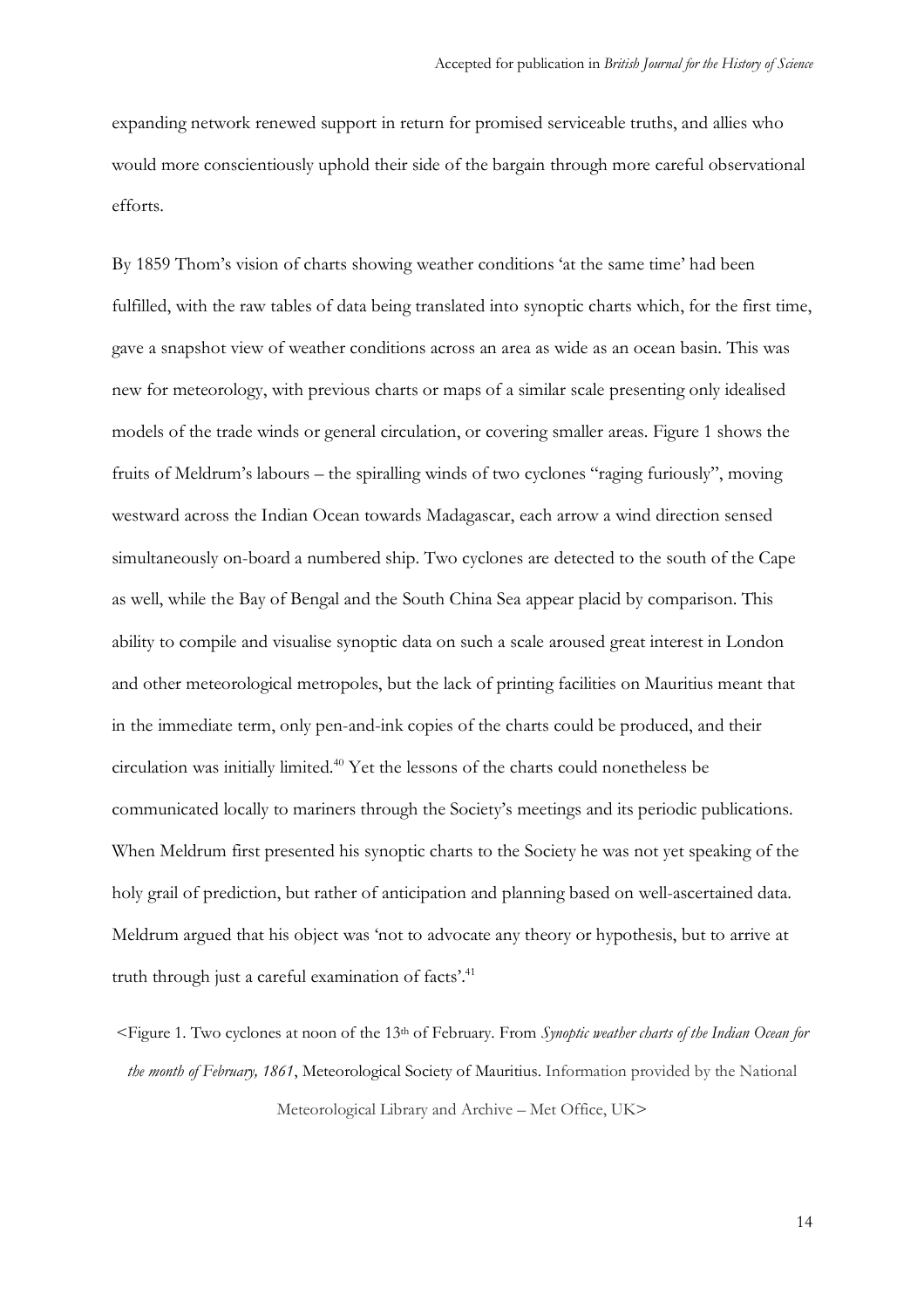Meldrum devoted much of this empirical energy to examination of the question of whether winds blow in circles around a low pressure system, or in incurving spirals. In the 1840s Henry Piddington, a former merchant captain and, from 1844, curator of the Museum of Economic Geology in Calcutta, published a range of treatises on the law of storms, building upon the ideas of Atlantic observers William C. Redfield, based in New York, and William Reid. Redfield, who had influentially noted the circularity of hurricane winds in the 1830s, had nonetheless supposed that the winds must be more spiralling than circular, in common with other aerial or aqueous vortices. Practical restraints had nonetheless kept him from publicising these particular thoughts, not least because a circular storm diagram proved easier to print than a spiral one: 'the storm figure on my Chart of the storm of 1830, was directed to be engraved in spiral or involute lines, but this point was yielded for the convenience of the engraver<sup>2,42</sup> In Calcutta, Piddington was moved to take up the study of tropical storms when he encountered Reid's *An Attempt to Develop the Law of Storms by Means of Facts* (1838), and set about the 'tedius and sometimes repulsive' work of acquiring ships' logs from 'the unwilling, the dilatory or the diffident' sea captains plying the Indian Ocean and the Bay of Bengal.<sup>43</sup> Piddington produced an influential series of articles and a number of editions of his *Sailor's Horn Book for the Law of Storms*, which, like Thom's 1845 work, made the theories of Redfield, Reid and others legible to those tasked with making consequential navigational decisions on their basis.

These books were exercises in the making and communicating of serviceable truths. Piddington is perhaps best known for introducing the term 'cyclone' for revolving tropical storms, although this term was intended to tidy up the loose semantics of hurricanes, typhoons and gales, rather than to precisely denote a spiralling rather than circular motion. Piddington nonetheless was among the first to give new credence to the spiral hypothesis, and translations of his work by Bousquet saw his ideas disseminated to a wide audience in Mauritius. Piddington placed particular emphasis on the log of the *Charles Heddle* which in 1845 was caught in a cyclone near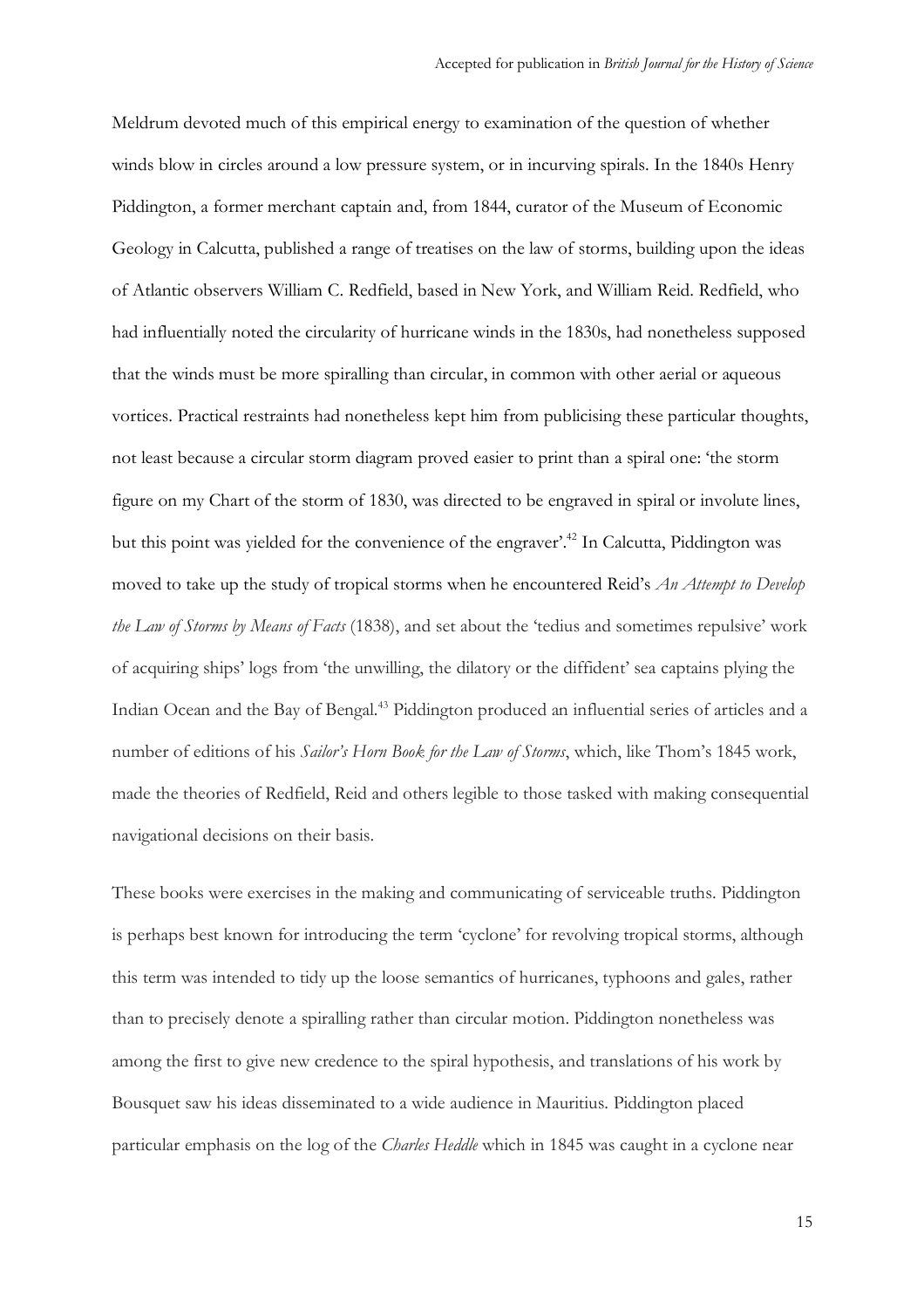Mauritius, and 'scudded round and round for five successive days!' <sup>44</sup> The log book showed the ship to have gradually spiralled towards the centre of the storm, in a 'natural experiment' which appeared to bear out the spiral hypothesis, along with other emerging evidence, such as the peppering of ships near the centres of storms with land birds, insects and butterflies, which were surely 'carried inwards by the incurving tendency of the winds…If the wind blew in true circles they would be scattered all over the body of the cyclone'. <sup>45</sup> Yet Piddington's advice to sailors on how to judge the patterns of the winds, and how to best navigate them, remained based on the assumption of circular winds, and his 'horn cards' – wind diagrams printed onto transparent sheets (made from animal horn) to be read on top of maritime charts – followed an earlier circular design by Reid.46

Meldrum's expanding field of synoptic oceanic vision meant he could make stronger claims than those of the natural experiments of atmospheric flotsam and spiralling ships. He drew on observations of wind and pressure from dozens of different vessels taken at approximately the same time in different locations, vessels which were, like the mythical blind men and the elephant, each experiencing a different local part of a wider whole. By piecing together these distributed testimonies, Meldrum began to confidently assert that the winds blowing in a cyclonic system do so according to a spiral pattern, and frequently in an elliptical rather than a circular shape. At the September 1860 meeting of the Society Meldrum offered his detailed analysis of two storms from the preceding cyclone season. He argued that 'Both storms were, apparently, a conflict between the trade and monsoon; but in neither of them did the wind blow in a circle, unless close to the centre. It was, however, evidently moving around a central point, or had a strong tendency to do so.' He went on:

There are no means of determining the exact forms of the cyclones on each day; but it is evident that the wind did not blow in true circles. From observations made on all sides of the Phoenix storm, on the 25th, it would appear that the meteor had a helical form; for,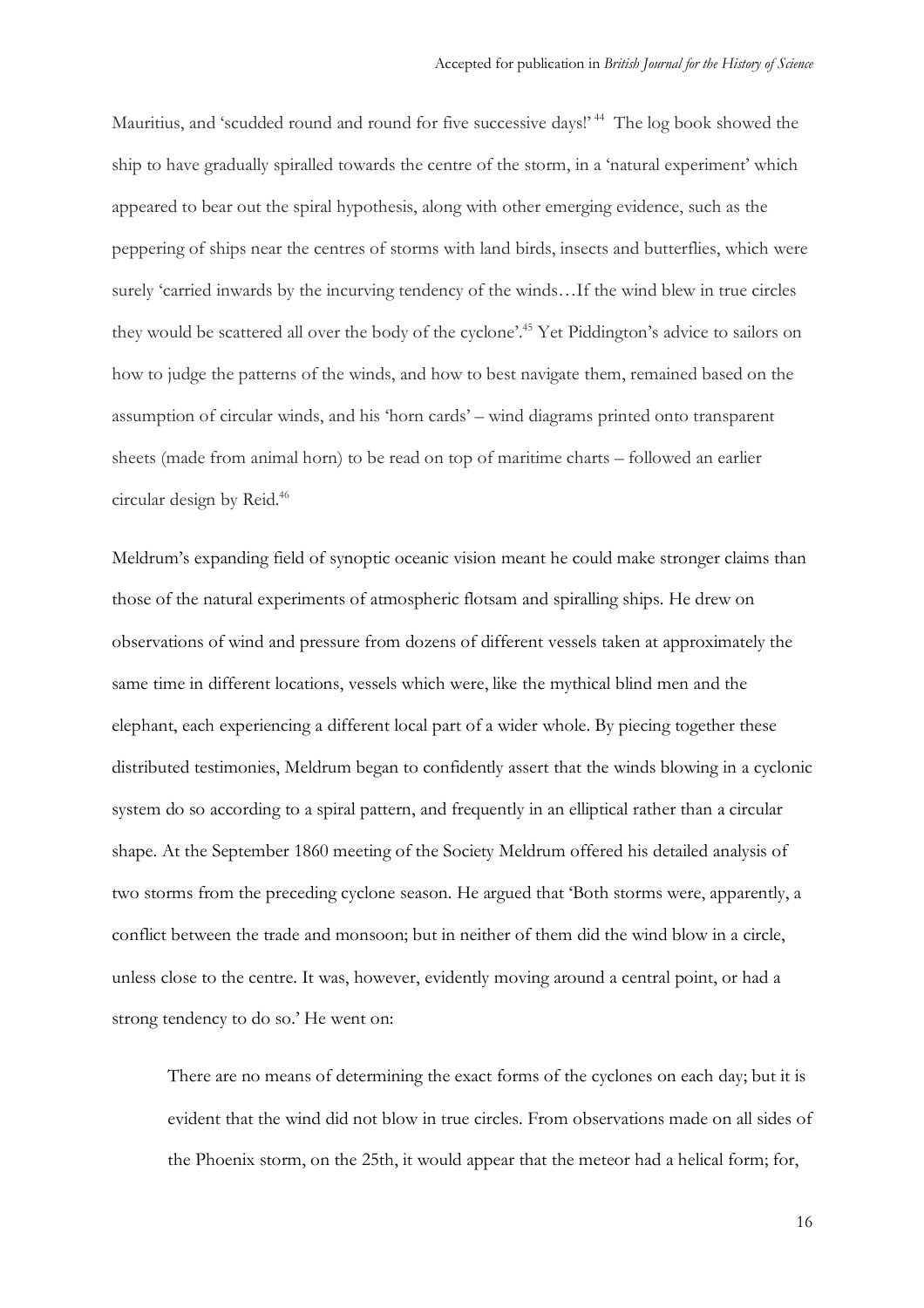while the SE trade swept round on its Western side, and the NW monsoon on its Eastern side, in two distinct curves, there was an Easterly stream of air (between the N E.ly and S. E.ly winds) extending over several degrees, and directed towards the vortex. On that day, then, and also on subsequent days, the bearing of the centre, at some distance, could not have been determined by the rules laid down on the subject. From the winds and weather at Port Louis on the 25th, for example, the centre, according to the Law of Storms, should have been due North of the island, whereas it was WNW of it; and the bearing of the centre from St Denis, where the wind was SE., should have been NE, whereas it was about NNW.<sup>47</sup>

Meldrum's new empirical support for the emerging spiral hypothesis would, in the course of time, give sailors new laws by which to work out the position and possible track of a storm, and to avoid its worst ravages. The community of Mauritius cyclonologists were not as sanguine as Piddington as to the significance of circular versus spiral theories for the instructions to be given to sailors. An episode in February 1860 seemed to bear out their concerns: 41 vessels left the roadsteads of Réunion in anticipation of a storm, armed with sailing directions based on the idea of circular winds. Of the 41, 3 were lost without trace, 3 were wrecked on the coast of Madagascar, and 25 suffered serious damage and financial loss. Instructions based upon a spiral and elliptical hypothesis, it was assumed, would have saved lives and property. <sup>48</sup> Meldrum began to achieve international renown for his work. He was elected a Fellow of the British Meteorological Society in 1868, and during the 1870s his renown spread further, as scientists and mariners in different corners of the world recognised the significance of his work, which was described in one Wellington newspaper as "One of the most important contributions recently made to science", yet "so deeply practical".<sup>49</sup> He was elected a Fellow of the Royal Society in 1876, with nominations from such scientific luminaries as Edward Sabine, James Glaisher and Francis Galton. In the same year he was awarded an LL.D. from the University of Aberdeen.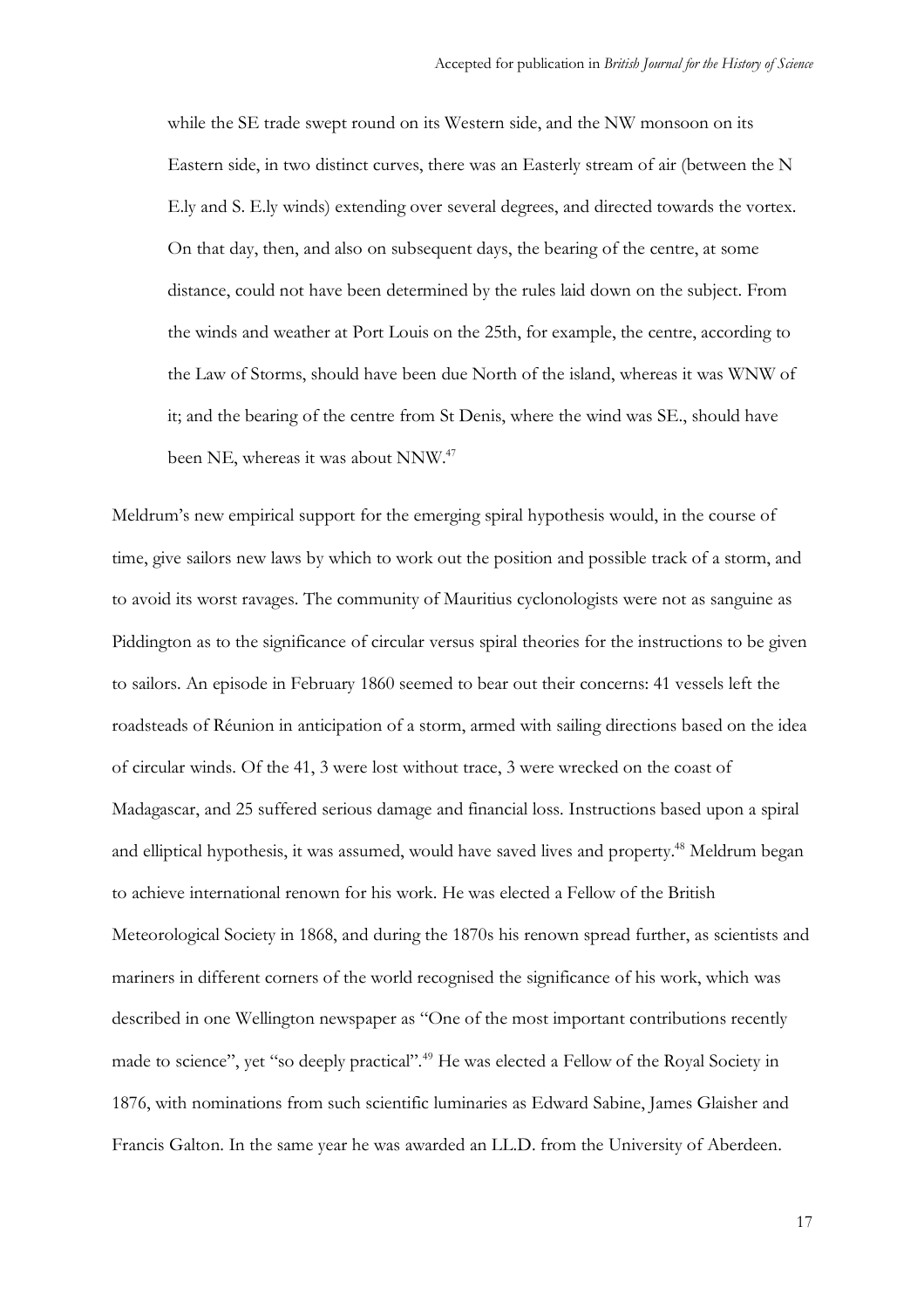'Meldrum's rules' for cyclone navigation became touchstones for sailors plying the southern Indian Ocean, their utility championed by the likes of Ralph Abercromby,<sup>50</sup> and thereby dislodging the inertia of the circular hypothesis which seemed to owe as much to contemporary printing practices as to the dynamics of theoretical change. In 1885 he submitted to the British Association for the Advancement of Sciences a series of yearly charts of all known cyclones in the Southern Indian Ocean from 1848 to 1885; an atlas which would become both a standard navigational reference, and a landmark in the development of synoptic meteorology.<sup>51</sup>

A new Law of Storms<sup>52</sup> did not only offer new means for sailors to navigate their way safely through the cyclone season. The accumulation at Mauritius of reams of data was also furnishing serviceable truths which could guide the sensing of a distant storm from an island observatory:

If during [the summer] months the Mercury gradually descends for two or three days with a S.Ely wind, however fine the weather may be here, it may be inferred with the utmost certainty that a storm or gale has set in on the equatorial border of the tradewinds; and experience shows that the storm may then be at a distance of several hundreds of miles. If the barometer continues to fall with the wind still at S.Erd, and the weather getting worse, it may be inferred with equal certainty that the storm is advancing towards the Island.<sup>53</sup>

'From a careful analysis of the observations taken at sea', Meldrum argued, 'viewed in connection with observations taken at Port Louis, our knowledge of the Meteorology of the Indian Ocean is such that we can now tell with certainty not only when bad weather prevails at a distance, but almost with equal certainty, where it prevails'.<sup>54</sup>

Alongside work on rainfall periodicity and links between climate, vegetation and health, Meldrum continued to refine his cyclonology, and began using his new-found laws to issue storm warnings to the press when a cyclone appeared to be in the vicinity. Following his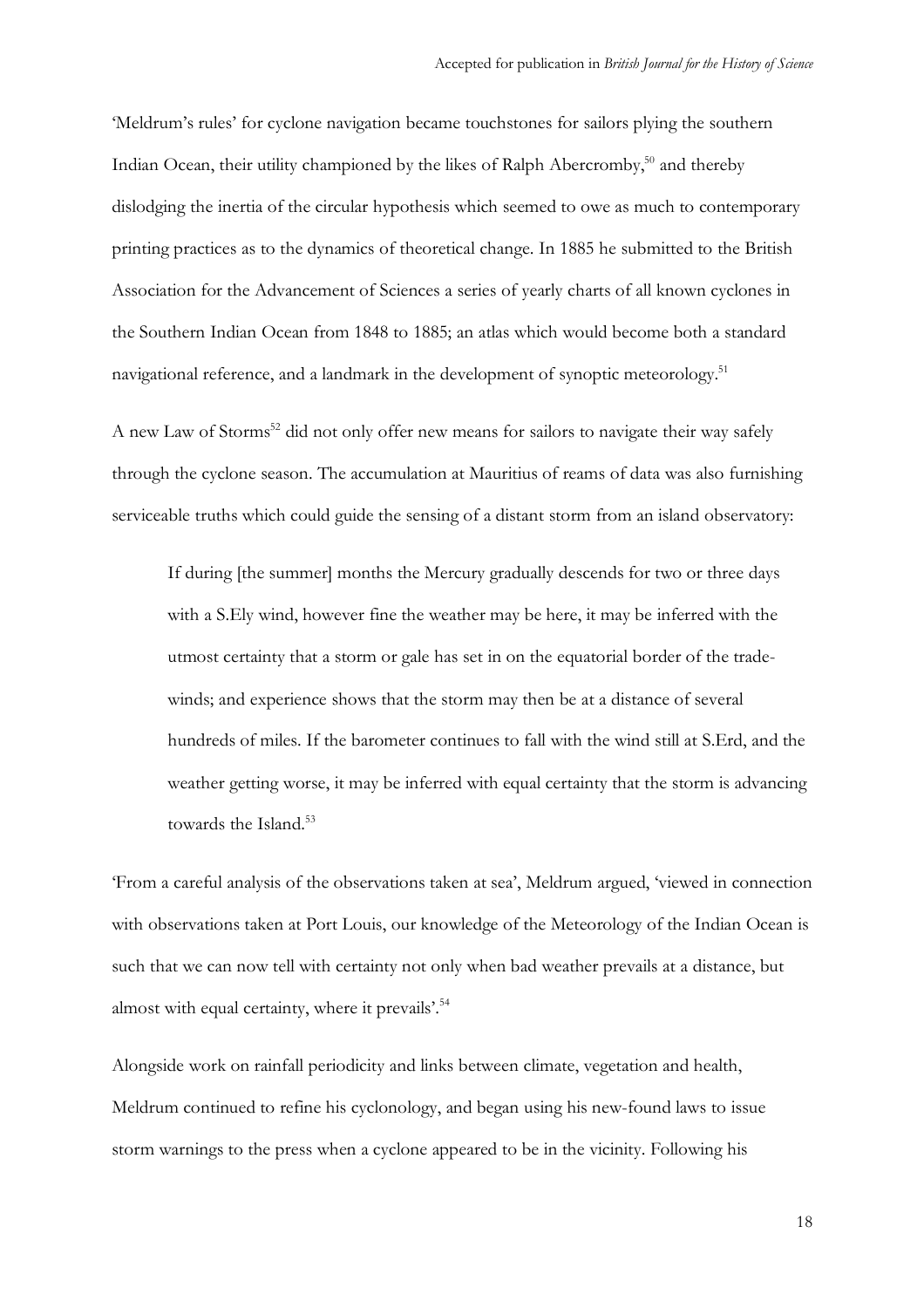appointment as Government Observer in 1861 he oversaw the long-desired move to a new Observatory, the Royal Alfred Observatory (RAO), of which he became the Director in 1874. From this new elevated, isolated location at Pamplemousses, away from the physical shelter and troubled history of the harbour-side site, the meteorologist could see further, trusting the records of wind direction to be representative of a broader atmospheric field, while enjoying the order and serenity of a model observatory. It was at this site that the focus of Mauritian meteorology began to shift. The opening of the Suez Canal in 1869 and the coeval rise of steam-powered shipping meant Mauritius was frequently bypassed by ships travelling between Europe and Asia. Although it had early been surmised that steam ships, with their ability to maintain a steady course amidst strong winds, would offer new opportunities to observe 'cross sections' of a storm (as opposed to the scudding and spiralling of ships under sail), this wasn't of much use if the information wasn't then deposited at Port Louis. The network of transient observers that Meldrum had encouraged began to slowly disperse, and the island's status as an archive and entrepôt of meteorological knowledge started to wane. By 1901, the year of Meldrum's death following an earlier return to Scotland, the efforts to produce daily synoptic charts had ceased, save for the occasional chart during the cyclone season to display storm tracks. The ship data, once collected with a view to 'obtaining a correct representation of the atmospheric conditions over the Indian Ocean', were 'now well nigh useless'.55 With this we can say that Mauritian meteorology became more islanded<sup>56</sup> – concerned less with the geophysics of an ocean basin, and more with the management of risk upon the island itself; a shift which was forced by changing geographies of oceanic trade, but one which was also enabled by the serviceable truths which had been built during Mauritius's time as a centre of meteorological calculation.

## **The arts of forecasting**

Meldrum had furnished himself, and his colleagues and successors, with new practices for constructing and anticipating weather 'at a distance'. Although the expansion of Mauritius's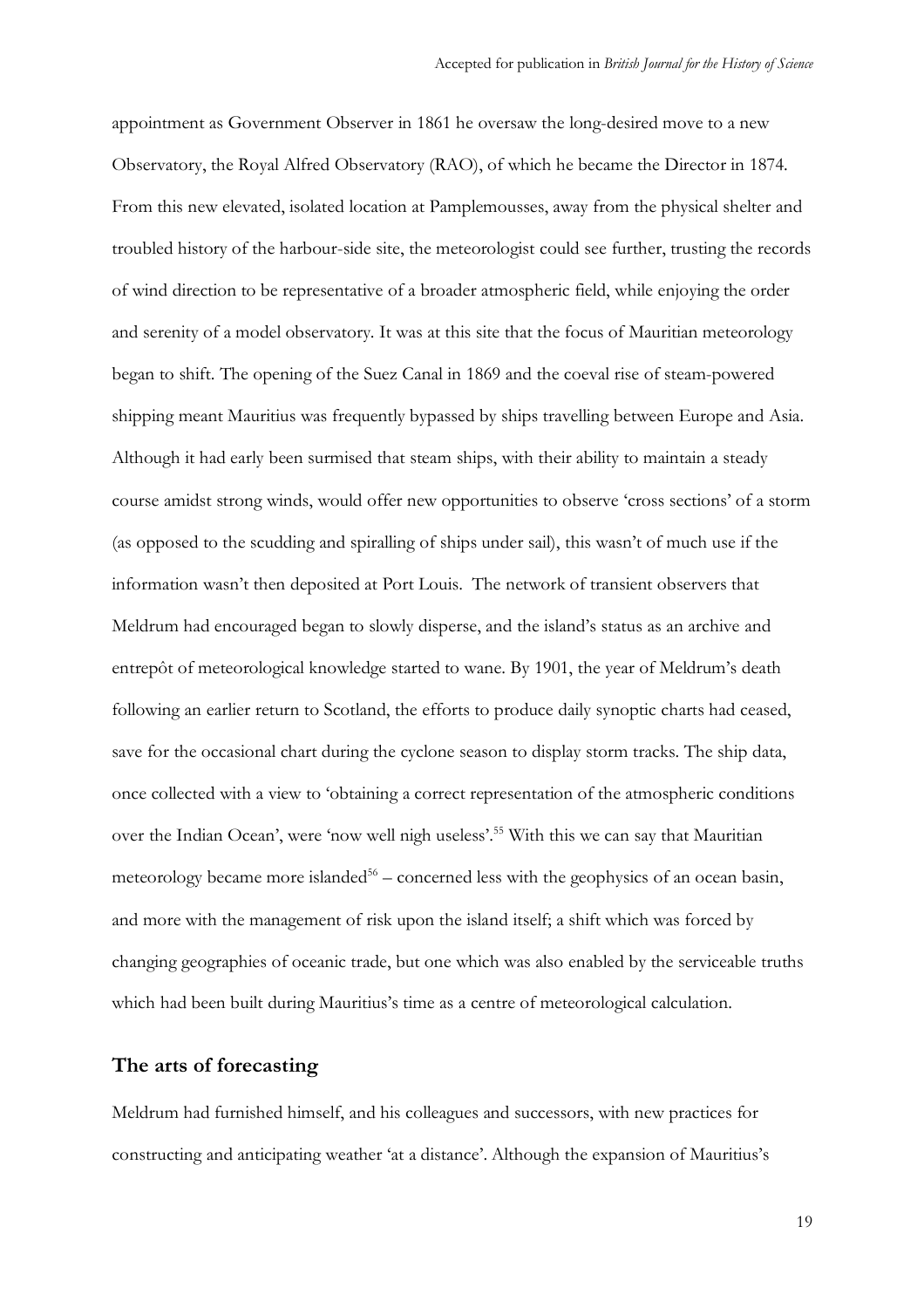meteorological empire had proceeded through the establishment of telegraphic links to surrounding islands, this system provided little help in forecasting cyclones. In the British Isles, telegrams from the west coast meant that information about the weather could out-run the weather itself, and warnings could be issued about approaching storms.<sup>57</sup> In Mauritius, the techniques of sensing cyclones at a distance expanded the field of vision beyond that of the comparatively more limited telegraph system, which didn't connect the island to anywhere that could detect an approaching cyclone earlier than the RAO itself. The superior instruments at the RAO could detect a hurricane not much later than the observers at Rodrigues, who came into telegraph contact with the opening of the Durban-Perth segment of Britain's 'All-Red' line in 1901.58 However, by closely observing the behaviour of the barometer, anemometer and of the clouds, and by comparing this behaviour with the laws being laid down by Meldrum and others, it seemed possible to determine the location and direction of a cyclone hundreds of miles away, and thus to determine the probability of it striking Mauritius. Prediction, rather than lawbuilding, thus became the chief means by which meteorology claimed a part in the public life of the colony.

The predictive skill of such techniques was severely tested by the devastating cyclone which struck the colony on the 29<sup>th</sup> of April, 1892, leaving over 1100 dead, 2000 wounded, one-third of Port Louis levelled, and the colony's agro-industrial infrastructure in disarray (see figure 2).<sup>59</sup> In the preceding days a low barometer and veering wind had prompted the acting Governor Hubert Jerningham to enquire of the danger. With the barometer rising slightly on the  $28<sup>th</sup>$ , no great risk was identified, although the harbour master was warned of a heavy sea. By the morning of the 29<sup>th</sup> conditions became more ominous. The barometer was falling again, and the government's chief administrative officer was warned by telegram that 'the depression was recurving and approaching the island'.<sup>60</sup> The telegram never reached its destination, and soon communication across the whole island was disrupted as the storm, seemingly unanticipated by all but a nervous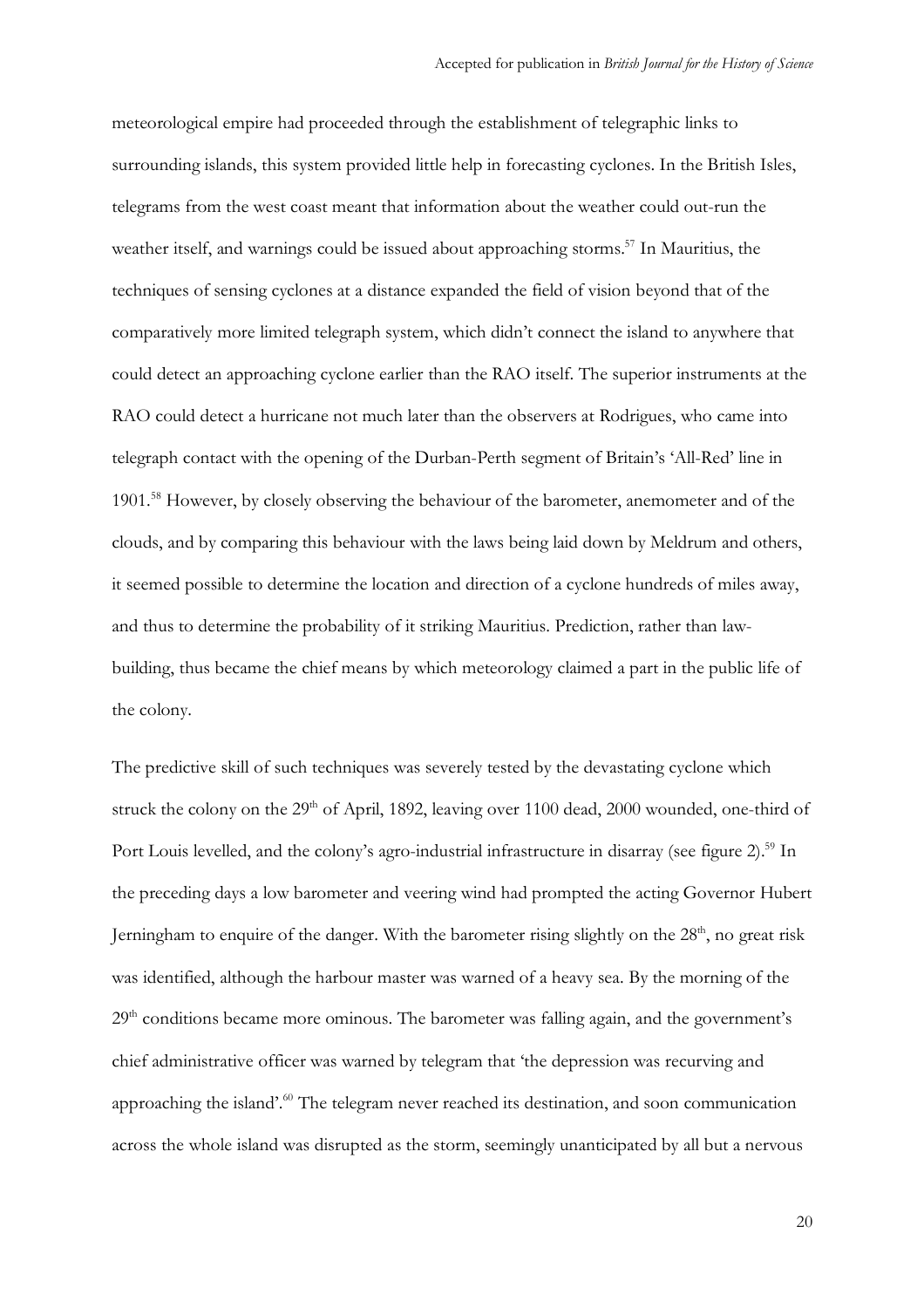few at the observatory, on the harbour side and in the governor's mansion, started to bear down upon the island and wreak its havoc. But in spite of the carnage, the unusual timing and behaviour of the storm – appearing as it did several weeks after the usual end of the season and taking an unusual south-easterly track – brought the meteorologists a pardon from the Governor. The disturbance, Jerningham later wrote, being 'probably exceptional', meant 'it was excusable on the part of the meteorologists of the island to telegram on the evening of the  $28<sup>th</sup>$ ... [that] there was nothing to be apprehended'.<sup>61</sup>

<Figure 2. 'Port Louis after the hurricane of 1892'. Reproduced with permission from CO 1069/746, The National Archives, Kew.>

The 1892 storm, which lived long in the cultural memory of the colony, could have dealt a fatal blow to the authority of the island's meteorologists.<sup>62</sup> As it was though, a shared understanding of the 'law of storms' across the communities of knowledge makers and users, and crucially of the epistemological limits of such laws, meant that the imperfection of the meteorologist's craft was accepted and accounted for in the apportioning of blame. The laws, as serviceable truths, were taken as workable guides to anticipate and prepare for storms, their incertitude acknowledged and treated as an epistemological inevitability rather than a failing of the meteorologists themselves.

A few years later a young meteorologist named Albert Walter arrived in Mauritius following a short stint tabulating meteorological and astronomical observations at Greenwich Observatory.<sup>63</sup> The twenty-year-old newcomer was assigned quarters at the Observatory, in a small outbuilding in which the previous two European assistants had died of malaria, the disease having become endemic to the area during the construction of the Observatory in the 1860s. The most urgent of his new tasks was familiarising himself with the latest understandings of Indian Ocean meteorology, and particularly with Meldrum's work on the patterns and behaviour of cyclones. He spent weeks engrossed in Meldrum's charts, learning the laws which would enable him to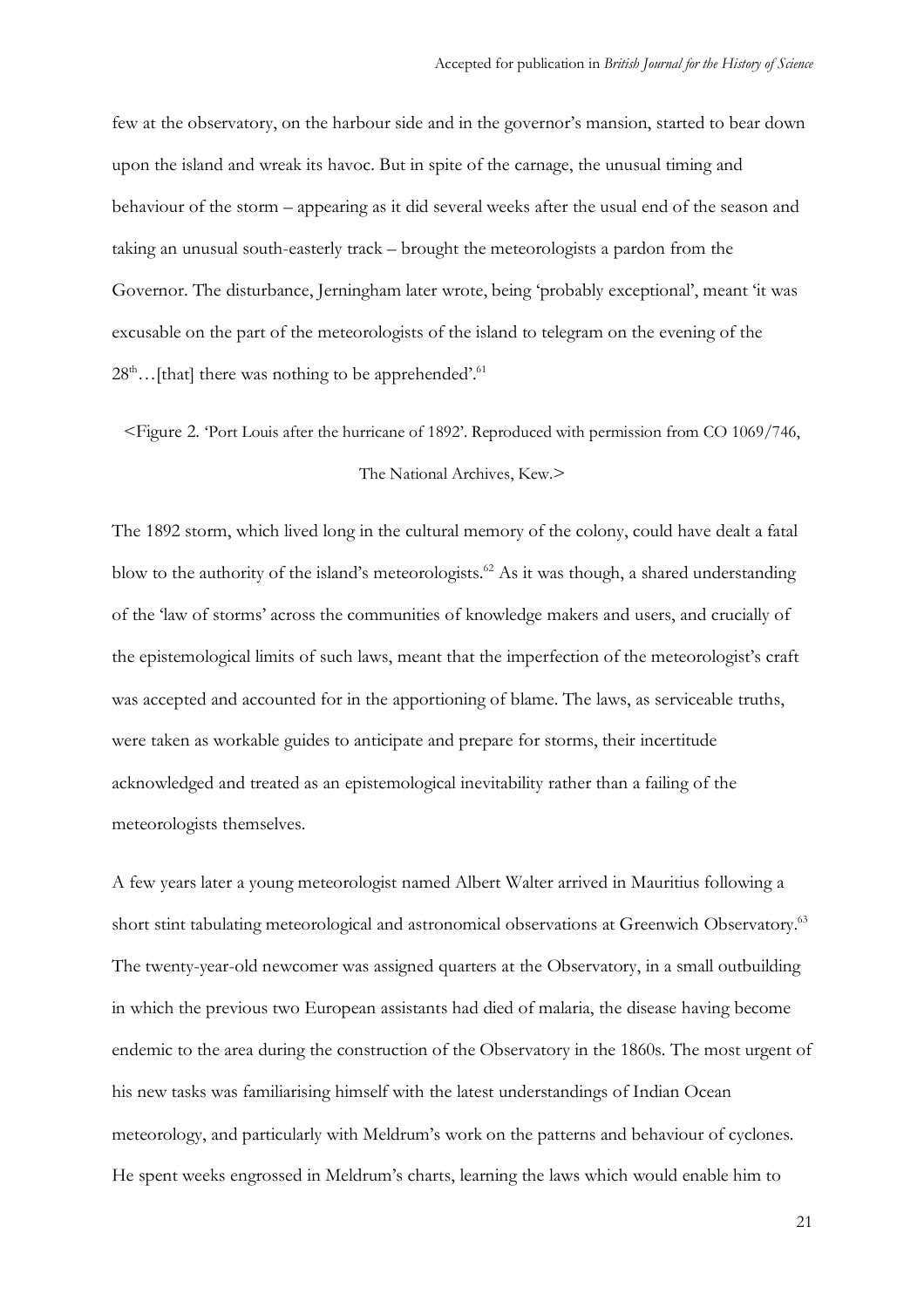practice the 'art', as he called it, of single station forecasting.<sup>64</sup> Good forecasts depended not only on good instruments, but on the particular expertise of the local forecaster. Forecasting cyclones was a combination of learned, relatively formal laws, and an ability to rapidly compute the relationship between those laws and the ever-changing responses of the meteorological instruments; together enabling the imaginative projection of a storm's location and track. The detection of a distant cyclone therefore meant battening down the hatches at the observatory, and the beginning of a long, lonely vigil by the side of the barometer.

On one evening in February 1902 Walter and Thomas Claxton, the Director, left the observatory and headed home. Owing to the site's malarial tendencies, all the observatory staff had been excused to live up-country. But that night the barometer was falling, and reports had arrived from Rodrigues of a cyclone approaching there, albeit heading south, and thus likely to miss Mauritius by a wide margin. Like in April 1892, an early telegram was issued predicting no danger for the island. However, by 10pm the barometer was falling rapidly at Mauritius and Claxton was banging on Walter's front door, as it was clear the storm had changed track and was heading for the island. With no transport available, there began a six-hour epic of the two meteorologists trudging through the night, through heavy rain and gale-force winds, drenched to the skin and dodging falling trees, traversing the ten miles to Port Louis so they could take a train up to the Observatory. When they finally arrived in the capital early the next morning no train driver would leave town for fear of being blown off a bridge, and by 9am all telegraphic communication was down.

Subsequent reports from ships suggested that the Rodigues cyclone had indeed continued south, but in doing so had masked a second approaching cyclone. The official report of the RAO argued that forecasting this second, disguised cyclone would have been impossible but Walter, not lacking in confidence in his new found forecasting abilities, disagreed, and argued that a proper study of the instruments of the observatory could have disentangled the two signals.<sup>65</sup>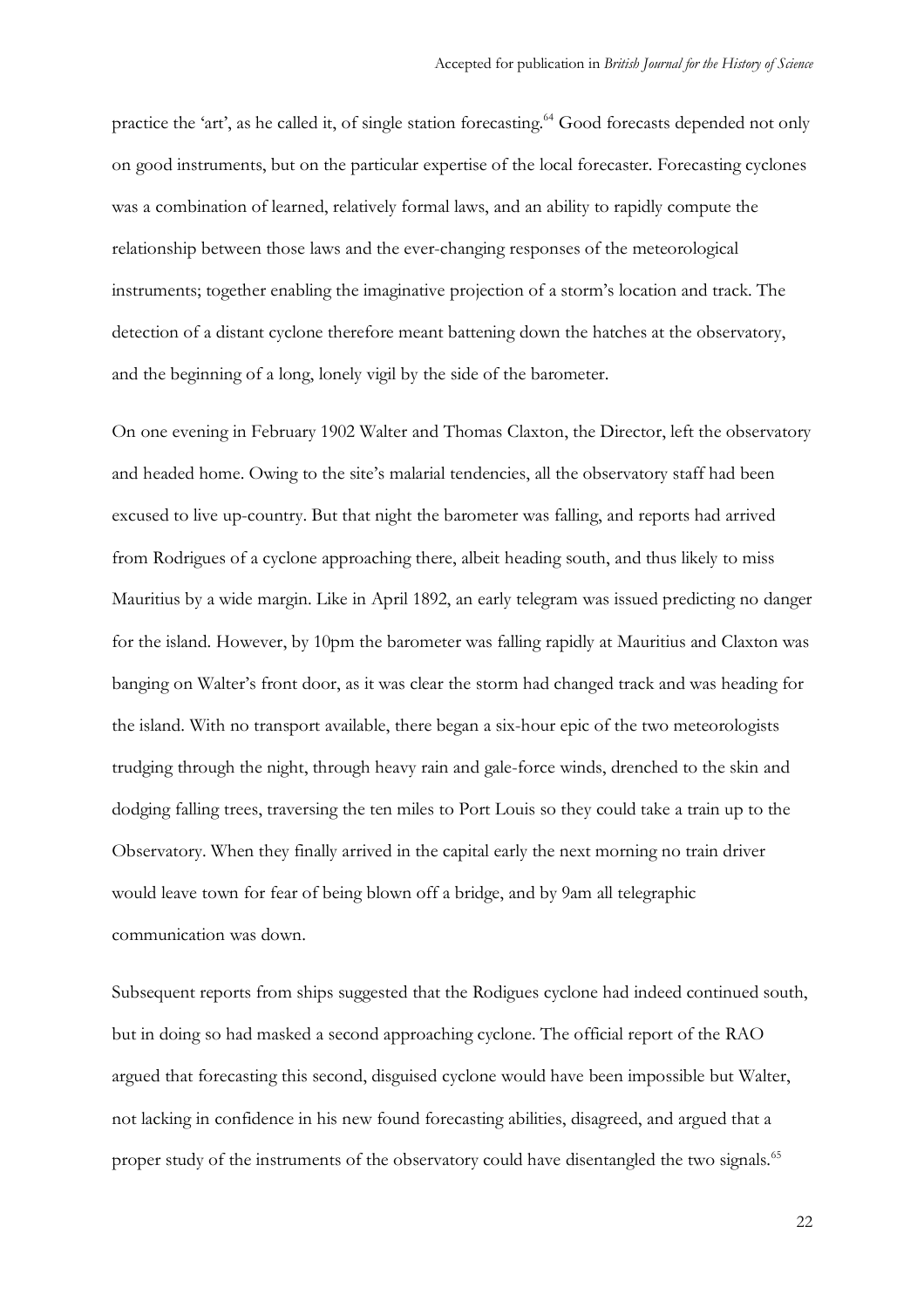This incident saw the Governor enact a law that either the Director or his assistant must be in attendance at the Observatory at all times during the cyclone season. For Walter, now Assistant Director, these new rules of responsible meteorological conduct meant that most of the next few Christmases were spent in watchful isolation at Pamplemousses. During the very next cyclone season however, Claxton was thrown out of his cariole while traveling – in some dereliction of his duty, Walter would suggest – from the Observatory to Port Louis. He was perhaps only saved from the worst effects of a serious head wound by the fact that the accident occurred outside the house of a prominent doctor on the island, who took charge of his treatment. Laid up for several months in the capital, Claxton was forced to pass on responsibility to Walter for a cyclone season which saw four storms pass close to the island. Walter later recalled:

The Governor suspended his instructions in regard to residence, informing me that he had complete confidence in my discretion to reside at the Observatory whenever it was necessary. This decision, of course, threw a very heavy responsibility on my shoulders but it resulted in establishing me as a reliable single station forecaster in the eyes of the government and the general public.<sup>66</sup>

Throughout the second half of the nineteenth century meteorologists had been divided on the origins and functioning of cyclonic storms, with consequences for how the possibility of prediction was conceived. Thermal or convective theories, which saw the release of latent heat through the condensation of water vapour as the chief source of kinetic energy in cyclones, slowly came to marginalise earlier, dynamic or mechanical theories which saw the existence of conflicting currents in the wind field as the chief source of motion. James Pollard Espy's early convective theory of the 1830s required the thermodynamic advances of the 1850s and 1860s before it could be enumerated, and later studies of surface temperatures and cloud and precipitation patterns appeared to support the notion of convection being the key source of kinetic energy. Convective theory, rooted as it was in the key theoretical concerns of mid-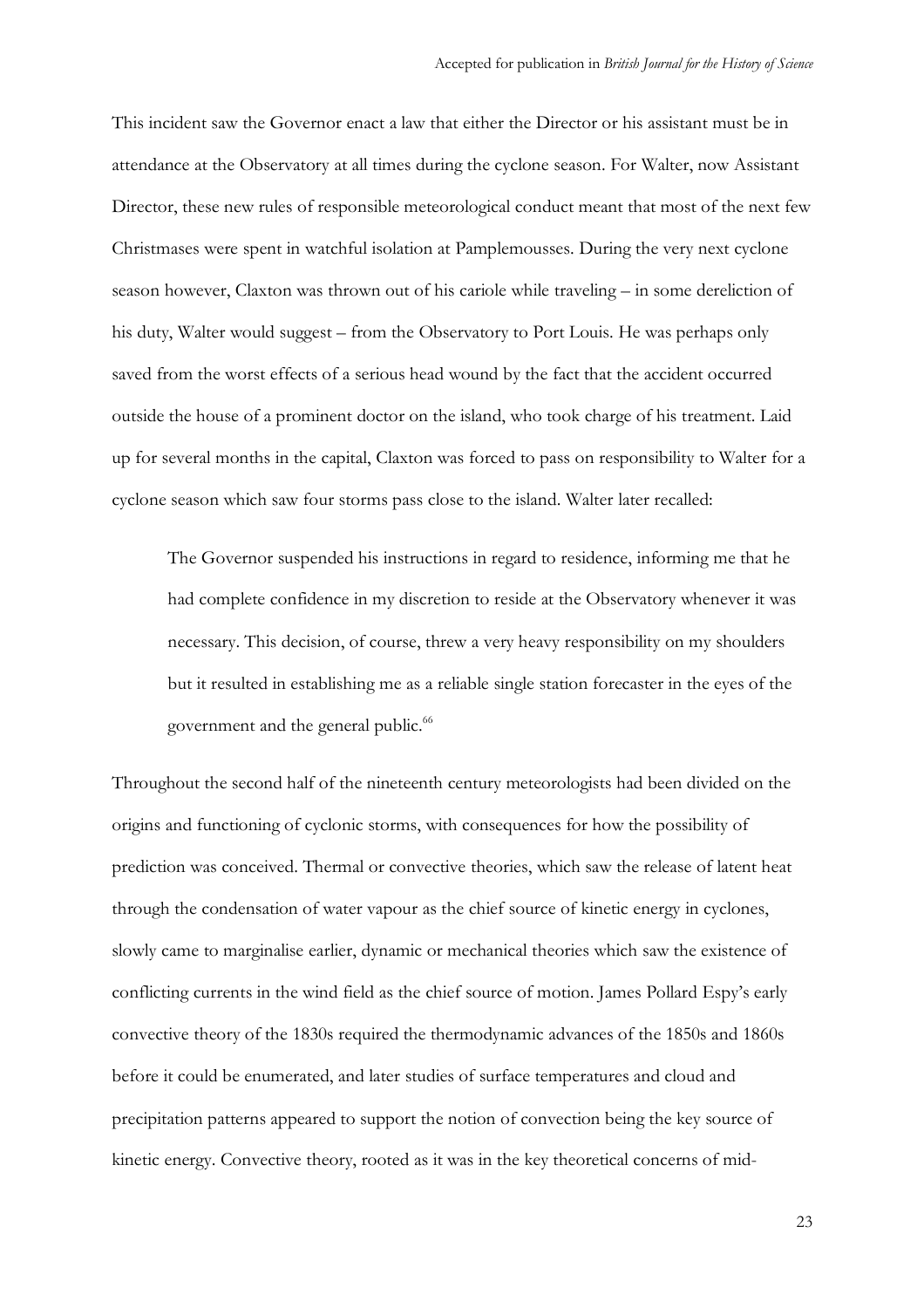nineteenth century physics, would go on to secure reasonably widespread acceptance in meteorological communities in North America and Europe, following Espy's sparring on the matter with Redfield<sup>67</sup>. However, disagreements remained, and were heightened as observations began to be made of the upper atmosphere, with temperature discrepancies above cyclonic systems and competing views of the independence of cyclones from the general circulation posing challenges to a unified convective theory. <sup>68</sup> Mechanical theories thus continued to propagate. Hippolyte Marié-Davy, head of the Paris Observatory's troubled storm warning service in the 1860s and later Director of the Montsouris Observatory<sup>69</sup>, posited cyclonic storms, whether of tropical or extra-tropical varieties, as large rotating aerial disks whose centrifugal forces caused the outflow of air, the diminution of pressure in the centre, and thus the inflow of air at lower and higher altitudes. Similar ideas were put forward by the Swiss-born Marc Dechevrens, director of the Jesuit observatory at Zikawei in modern-day Shanghai from 1877-87, and later the founder of an observatory at the Maison Saint Louis on the island of Jersey. Dechevrens found support for his 'whirl-generator' hypothesis through empirical studies at the Puy de Dôme and the Pic du Midi, posing direct challenges to convective theories.<sup>70</sup> The respected astronomer Hervé Faye, a tracer of comets and theorist of solar radiation, also published profusely on cyclone theory, positing a model whereby cyclones formed in the upper strata of the atmosphere, with kinetic energy 'propagated downward by descending motion accompanied by gyration around a vertical axis'.<sup>71</sup>

The conflict between largely Francophone mechanical theories and the convective theories which found greater favour among Anglophone meteorologists was played out, appropriately, in the public and bilingual meteorological culture of Mauritius. In February 1902 the French language daily newspaper *Le Cernéen* published a piece which put Faye's theories, recently compiled in his *Nouvelle étude sur les tempêtes, cyclones, trombes ou tornados*, <sup>72</sup> alongside the ideas of William Ferrel, who at that moment was perhaps the paradigmatic convective theorist. Albert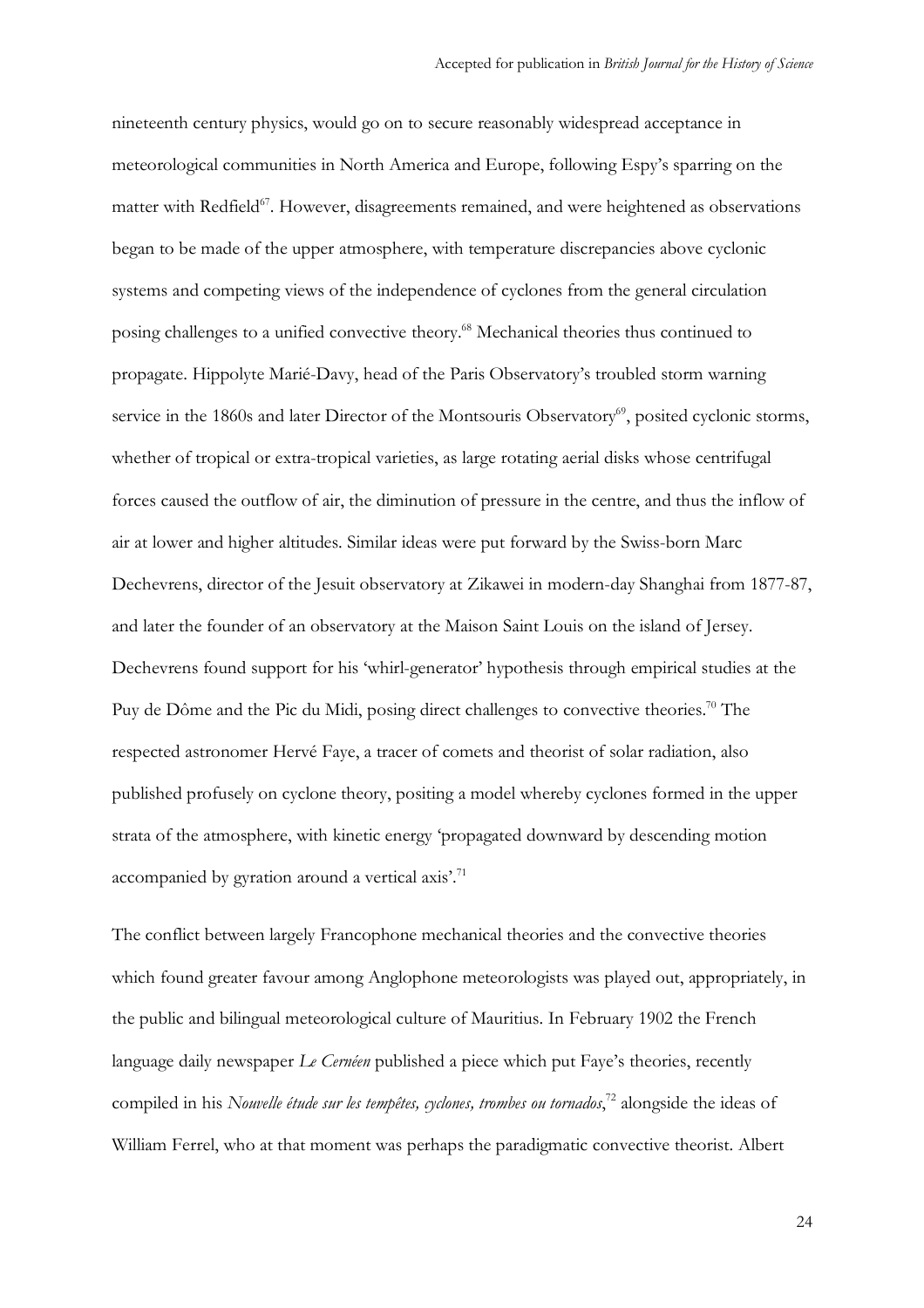Walter, writing in the *Proceedings* of the Meteorological Society, found the symmetrical treatment of these bodies of work deeply unwarranted.73 Walter and Claxton were both committed to convective theories, and Walter railed, with uncharacteristic directness and large doses of sarcasm, against Faye's apparently circular reasoning about the role of upper air currents in directing storms, and thus of the possibility of identifying the currents by tracking the storms themselves. Walter drew attention too to Faye's contradiction of the spiral hypothesis with his insistence that cyclonic winds are 'regulierement circulaire'. While Meldrum's apparent confirmation of the spiral hypothesis had become a serviceable truth for mariners and forecasters alike, meteorological theorists were still divided, with Napier Shaw – Director of the Meteorological Office in London from 1905 to 1920 – recollecting in 1926 that 'even within our own official experience we have received protests against Meldrum's representation of incurved spiral paths as being erroneous'. <sup>74</sup> But Walter saved most of his ire for a passage in the *Nouvelle étude* which compared terrestrial atmospheric cyclones to the cyclonic behaviour of sunspots, particularly in how they apparently functioned as descending gyratory currents. In some ways this was Faye claiming the terrestrial atmosphere for the theoretical and analogical reasoning of astronomers; students of the heavenly bodies, with their superior grasp of physical theory, could lower their eyes to earth, ready to interpret the more mundane phenomena of fluid motion which animated the atmosphere. But Walter, while admitting great empirical deficiencies in collective understandings of the tropical atmosphere, could nonetheless point to a growing armoury of local observational data which appeared to support a modified version of dominant convective theories. Cloud observations at the RAO contradicted Faye's arguments about gyratory action originating in the cirrus stratum, while the amassed studies of cyclone tracks seemed to contradict emerging ideas about the continual circulation of new masses of air through cyclonic storms, indicating their imbrication with the general circulation.<sup>75</sup> Walter instead sided more with Ferrel, arguing that southern hemisphere tropical cyclones were quite independent of any anticyclonic action and of the general circulation writ large – 'our cyclones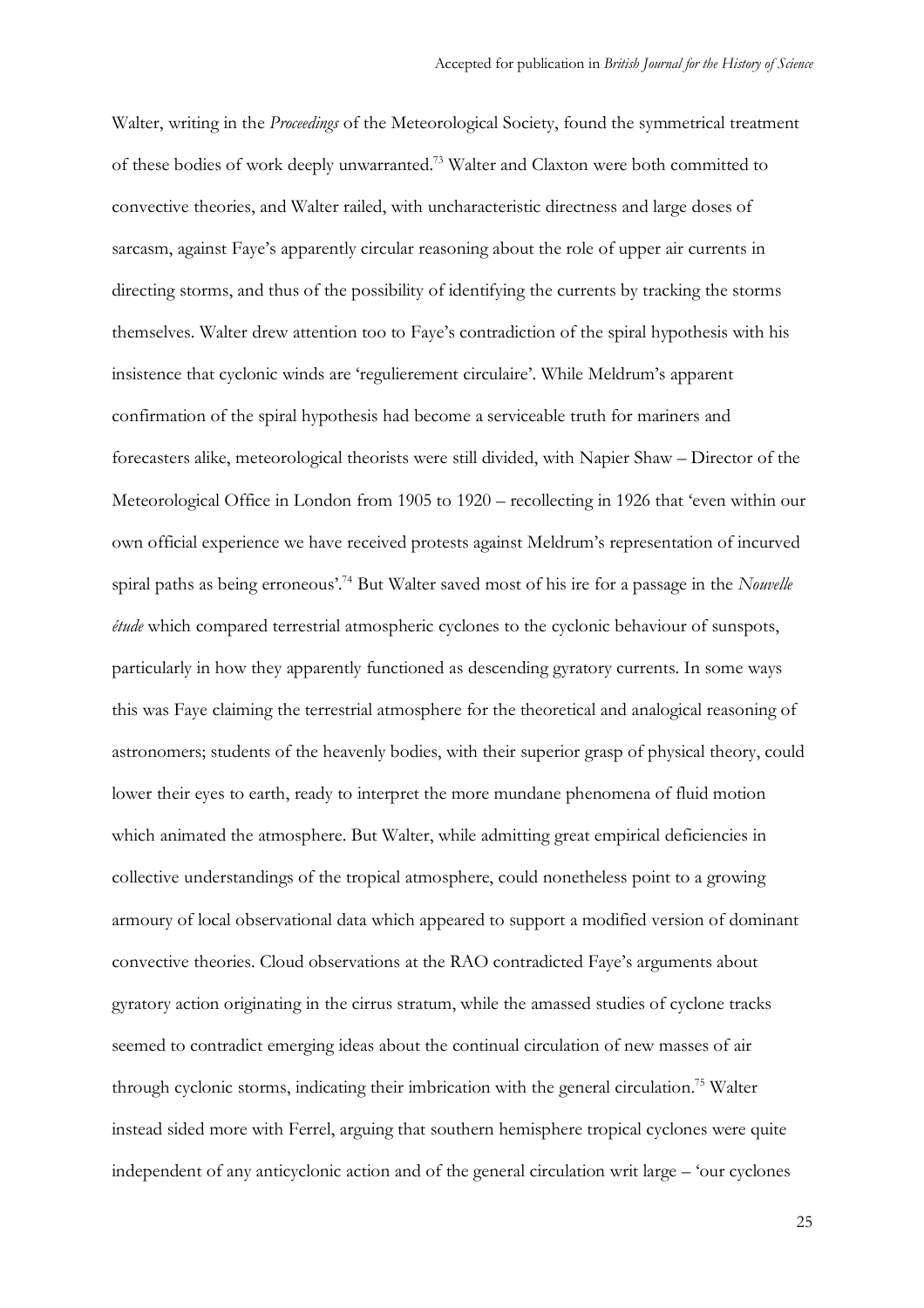are quite distinct in themselves and quite independent of any anticyclonic action'.76 This theoretical stance – cyclonic storms with 'definite boundaries $377$  – furnished the Mauritius meteorologists with discrete entities which could be tracked, understood and perhaps predicted without the observational apparatus which would have furnished a picture of the wider synoptic situation. Viewed from Mauritius at the turn of the century, a tropical cyclone was a distinct object, an island in itself, roaming around an otherwise blank and, crucially, now largely unobserved oceanic space according to empirically-derived rules whose regularity permitted a novel form of prediction.

The resulting predictive efforts were, however, not without their deficiencies, and were built around relationships of trust and authority which came under frequent strain. The seemingly troubled relationship between Claxton and Walter ('Claxton was not too fond of me', Walter recalled78) continued to fracture during subsequent cyclone seasons. Walter had been taking on extra work compiling and analysing sugar cane statistics, while Claxton 'did all he could to make life difficult by insisting on the first and last train each day for attendance at the Observatory'.<sup>79</sup> On the  $10<sup>th</sup>$  of January 1910 Claxton and Walter had disagreed over the significance of a falling barometer and Claxton, less concerned about the prognosis than his assistant, headed home, leaving Walter to observe an incoming storm without the Directorial authority to issue a warning and keep ships in the harbour. A worried telephone call from the Harbour Master informing Walter that the *Loodiana* was setting sail despite worsening conditions led to frantic attempts to reach Claxton at home. But with no official word forthcoming from the Director, the Harbour Master was powerless to prevent the departure. The *Loodiana* was lost in the storm, along with 176 passengers and crew.<sup>80</sup> Not long after the official inquest, the Directorship of the Hong Kong Observatory fell open. The Colonial Office wanted Walter to apply, but the Colonial Secretary on Mauritius seemingly stopped the proposal reaching Walter, and put Claxton forward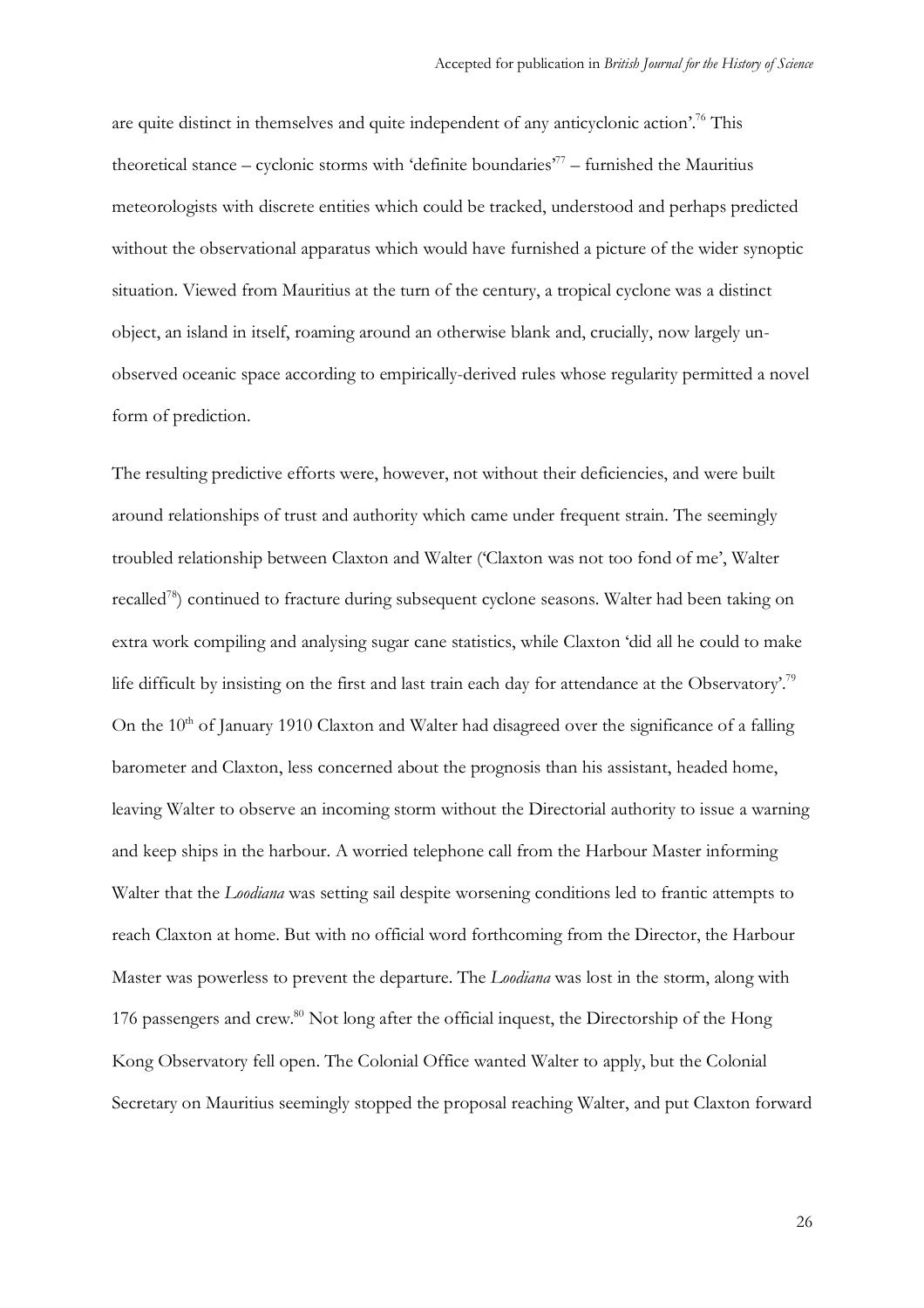instead. Claxton left Mauritius in May 1911, with Walter taking over as Director of the Royal Alfred.<sup>81</sup>

By this point Walter had established himself as a prominent figure in island society. In 1910 he published *The Sugar Industry of Mauritius: A Study in Correlation*, the product of a number of years' work examining meteorological and agricultural records, the latter gleaned from the island's largely French planter establishment. Walter had married into a prominent French landowning family, easing his making of new links among the island's Francophone elite. His book made a number of claims about how cane yields were affected by climatic conditions, but his most ambitious arguments concerned the effects of cyclones. He suggested that observations of cyclone intensity at opposite ends of the island allowed him to infer, through techniques of statistical interpolation, the intensity of the cyclone at all points in between. 'Isoptherms', lines of equal devastation, could be drawn across the map of the island, allowing the presumed effects of a transiting storm to be down-scaled to the level of an individual plantation. Walter proposed his statistical machinations as the basis for a cyclone insurance scheme, whereby the true value of lost crops could be inferred not from the unreliable and often tardy testimony of insurance field inspectors, but from the statistical manipulation of meteorological data.

Walter was working on his statistics during a period of acute capital shortage on Mauritius. The plantation economy had frequently struggled through periods of low sugar prices and insufficient credit. Between 1892 and 1909, steadily falling prices along with a damaging series of droughts, cyclones, and disease outbreaks hurt the prospects for outside capital investment,<sup>82</sup> and Walter's scheme aimed to smooth the inter-annual cycle of capital circulation, which saw capital lying dormant between December and April, while profits were frequently consumed by the repair of storm-damaged buildings and equipment. <sup>83</sup> Walter's proposals received the support of the planter and financial communities, but it wasn't until after World War II that a cyclone insurance scheme based on his calculations was instituted.<sup>84</sup> By that time Walter had long since moved on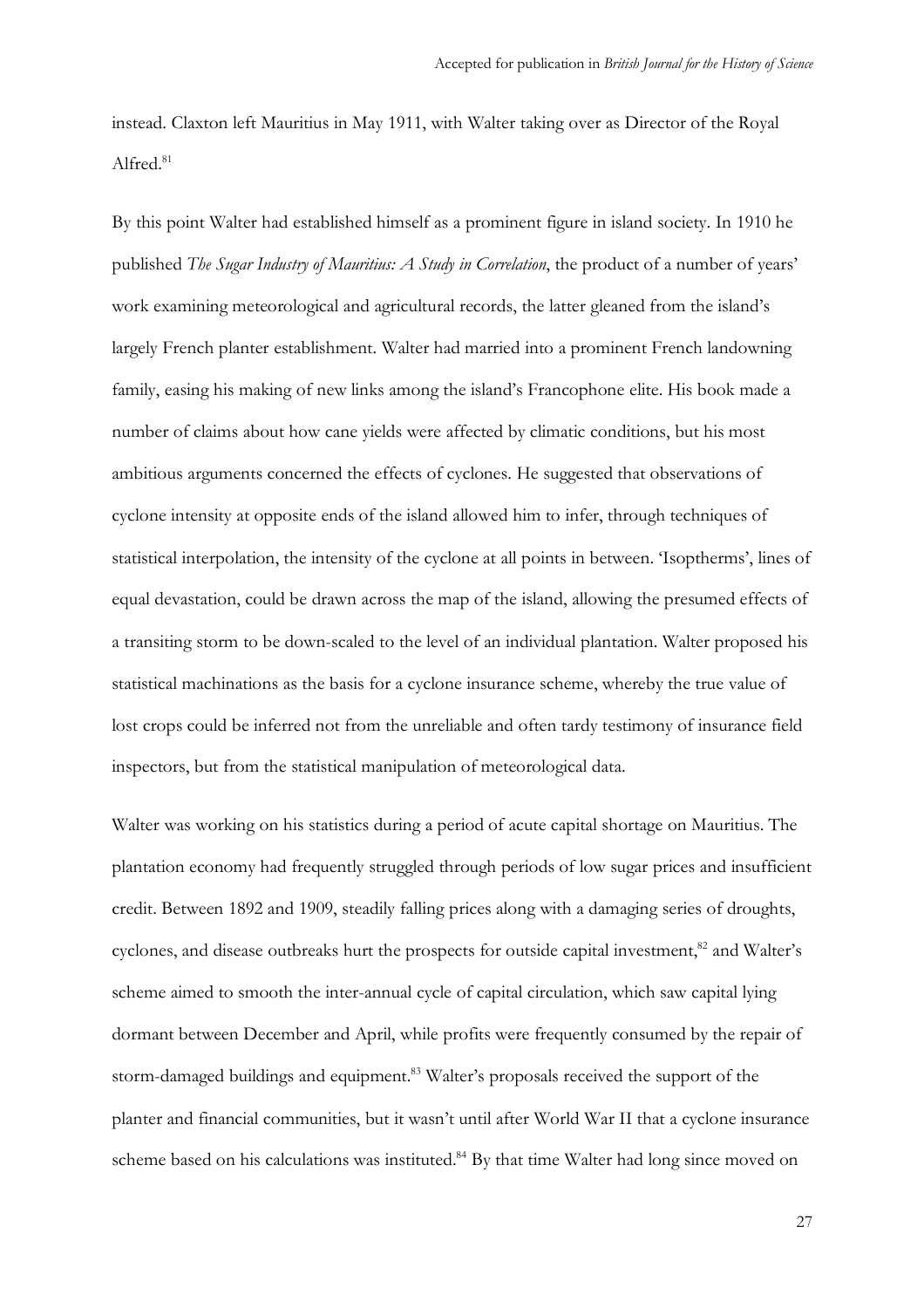to Nairobi, where he led the establishment of the British East African Meteorological Service. Working across huge swathes of territory, he regretted the loss of his island laboratory where total vision and freedom from 'the effect of extraneous outside influences' had allowed him to trace, across a wide range of phenomena, 'the relation of cause and effect' in seemingly precise terms.85 Despite ongoing efforts to develop new infrastructures for field-based agricultural meteorology, it wasn't until his involvement in the post-war development of Britain's 'groundnut scheme' in Tanganyika, with the possibility of intensive monitoring of climate and crops, that Walter could at last regain something of the laboratory vision he felt himself to have attained in Mauritius.

#### **The cyclonic sublime**

Making knowledge about cyclones in colonial Mauritius was always about finding imaginative ways of filling in the gaps in-between sparse, often unreliable instrumental observations, whether that be the retrospective construction of cyclone tracks and behaviour from loosely coordinated ship observations, or Walter's inferences about the damage wrought by cyclones in between the points where the cyclone, and its effects, could be directly observed. The practice of single station forecasting pushed the challenges of 'remote sensing' even further, and in a curious passage in his memoirs Walter related the emotional, imaginative work which lay behind this palimpsest of observation, projection and correction. In the preface to a passage entitled 'The Cyclone…A meteorological fantasy…or an objective reality?' he appealed to future keepers of his memoirs to either retain this section within the memoirs of his 'official life', or to relegate it to the more informal autobiography he planned to write for his family. Their decision was to be based on whether Walter's animist reading of the character of cyclones was in future deemed to be nearer fantasy or reality. When compiling his notes in the 1960s, Walter appeared to be leaning towards the latter, noting the new trend for naming individual storms as affirmation that others shared his appreciation for the individual character and essence of discrete storms.<sup>86</sup>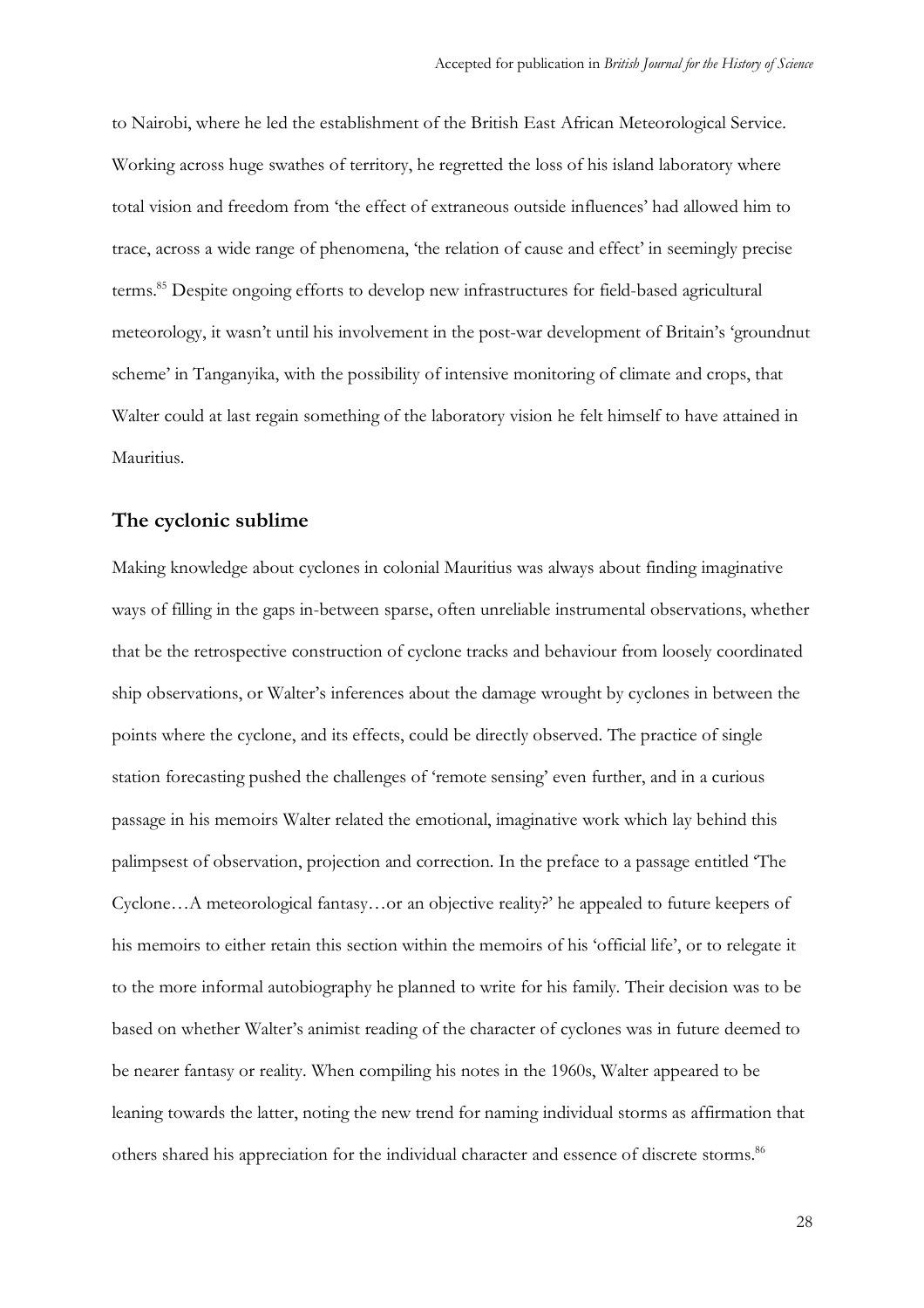In the passage, made-up of diary entries and text written during his time in Mauritius, Walter's otherwise business-like tone erupts into a riot of metaphor and allusion as he describes the process of communing with this 'deadly creature of Nature'. From the moment a disturbance is first registered by the barometer, he writes that 'I felt that there was a special genie of the storm with which my own consciousness seemed to be in contact'. The first feeling was of 'uneasy anticipation accompanied by the perception of peculiar moaning in the gentle gusts of the wind which to me was always the prelude to a storm'. It was this perception which sent Walter to his post at the Observatory to begin his lonely vigil with barometer and anemometer. From there he would observe the development of high cirrus clouds 'streaming out from the centre of the storm' like 'a host of fairy chariots mounted by the gremlins of the storm'. The roar of the sea would start to sound an 'ominous accompaniment… to the great atmospheric orchestra', and as he 'followed each slight change in the wind and pressure, summing up almost unconsciously, the probabilities of their significance, there always seemed to be a directing consciousness of control saying: 'not this way but that".

These themes of consciousness and control recur throughout the passage. He describes the storm as a 'living organism' being created and 'built up by some active intelligence of which I myself became consciously a part'. As the storm neared, he 'never felt terrified' but, he argues, 'I…felt that I was part of it and in control'.Once the centre of the storm had passed over the island and the observatory, he writes 'there grew a sense of achievement, of finality and satisfaction, as the muted sounds of the storm played their andante movement'. As the eye moved off and the drama increased again there was nothing more to be done by way of forecasting, and so Walter could revel in the extreme aesthetics of thunder and lightning, wind and rain. <sup>87</sup>

While the passage might be dismissed as irrelevant to the real business of cyclone prediction, the terminology Walter uses – 'glamour', 'romance', 'poetry', the force of 'imagination' – speak in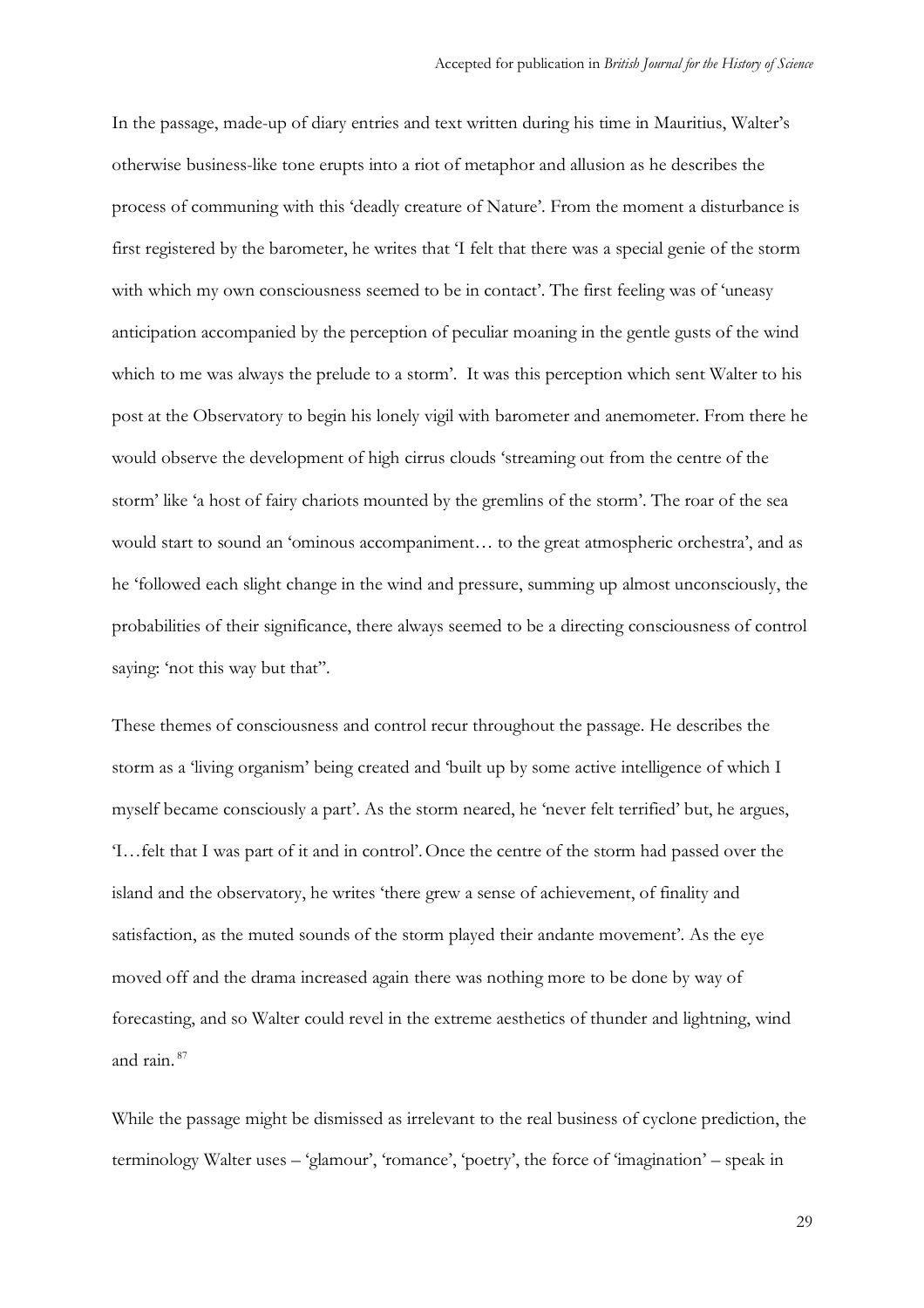important ways to our understanding both of scientific observation, and to the moral economy of forecasting. Lorraine Daston has written of how practices of observation are shaped by pedagogy, experience and habit into the 'all-at-once-ness' of scientific perception, what field naturalists refer to as 'jizz' – the 'sure, swift, silent' movement from flashes of perception to reliable knowledge, 'without pause for mental analysis'.<sup>88</sup> We might wonder whether Walter's cyclonic metaphors – fairy chariots ridden by gremlins, a cascading orchestra of multiple sections – were not just means of retrospectively colouring his story, but played a more active role in producing pattern and order in the sensory experience of a storm. We can understand this method of sensing cyclones as a process of gestalt perception, a sensory perception of synthesis, through the recognition of form, pattern, and the coalescence of key attributes of a storm which is either heading out to sea, or coming this way.

Turn of the century cyclone forecasting in Mauritius was quite clearly reliant on tacit and 'personal knowledge' in Polanyi's sense,<sup>89</sup> as illustrated by the economy of responsibility which had grown around it. In some sense then this was little different to the broader nineteenth century politics of weather forecasting and storm warning, where public debates about the authority of meteorology were widespread, at least in western Europe and North America, along with the sometimes tragic politics of forecasters' personal reliability and responsibility.<sup>90</sup> But what's unique in Mauritius is the combination of a well-developed culture of public meteorological debate and an almost complete lack of the infrastructure for seeing further, such that storm forecasters in Great Britain, the US and the West Indies by that time had, for example. Cables from surrounding islands weren't much help, as by the time a storm had been sensed there it would be too late to start the process of observation, prediction and warning on Mauritius. The consequent reliance on what we might call an individual's cyclonic jizz, and the social pressure brought to bear on the forecaster, is reflected in Walter's rendering of the sudden freedom of responsibility when the eye of the storm arrives. With the storm squarely overhead,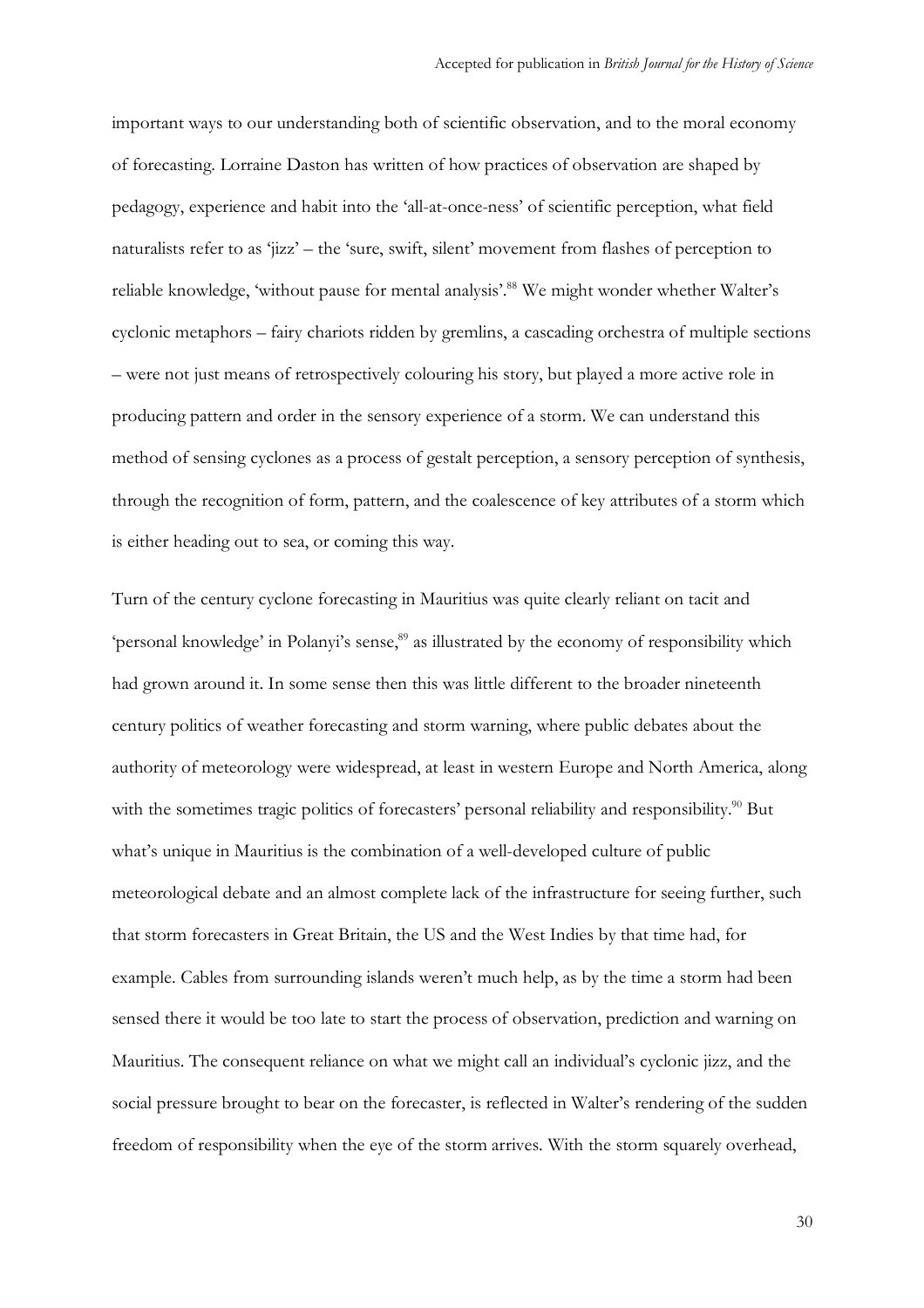no more forecasting is required, and despite the destruction undoubtedly being caused to the neighbourhood, the gestalt perception of the storm can switch from anxious anticipation to aesthetic pleasure in something which, in Walter's rendering, is very much akin to the sublime.<sup>91</sup>

# **Conclusion**

The history of Mauritian meteorology narrated here enriches the historiography of meteorology's global 'march<sup>992</sup> by offering further evidence of the capacity of places which could be considered colonial 'peripheries' to produce novel theoretical knowledge with global applications. <sup>93</sup> Insights such as that concerning the spiralling winds of cyclonic storms are a further refutation of diffusionist geographies of science: far from a dependence on the metropole, the successes of Mauritian meteorology were built upon colonial networks of alliance and patronage which encompassed local merchants, planters, and passing seamen, strained relations with the colonial government, and occasional and modest support – moral and financial, plus a few tables of data – from London. In the mid-nineteenth century the regular passage of trading ships meant that the Meteorological Society could become a powerful centre of calculation, the island a rich meteorological archive, with Meldrum in particular earning renown throughout the Empire and wider world for his new delineation of the Law of Storms. However, the changing geographies of maritime mobility re-oriented the practice of meteorology on Mauritius, which became much more focused on the observatory as a space carefully regulated in terms of epistemic practices and responsible conduct, and on a science which could help make the colonial economy more productive and resilient in the face of a fickle climate. The island came to function as both a laboratory where new laws could be tested and put to work, and a field where the local effects of meteorological phenomena could be closely observed. The serviceable truths which resulted from the earlier observational work brought the island's meteorologists into new relationships of service and accountability, in a moral economy made manifest in the government's regulation of meteorological conduct, as well as in the narrative structure of Albert Walter's cyclonic sublime.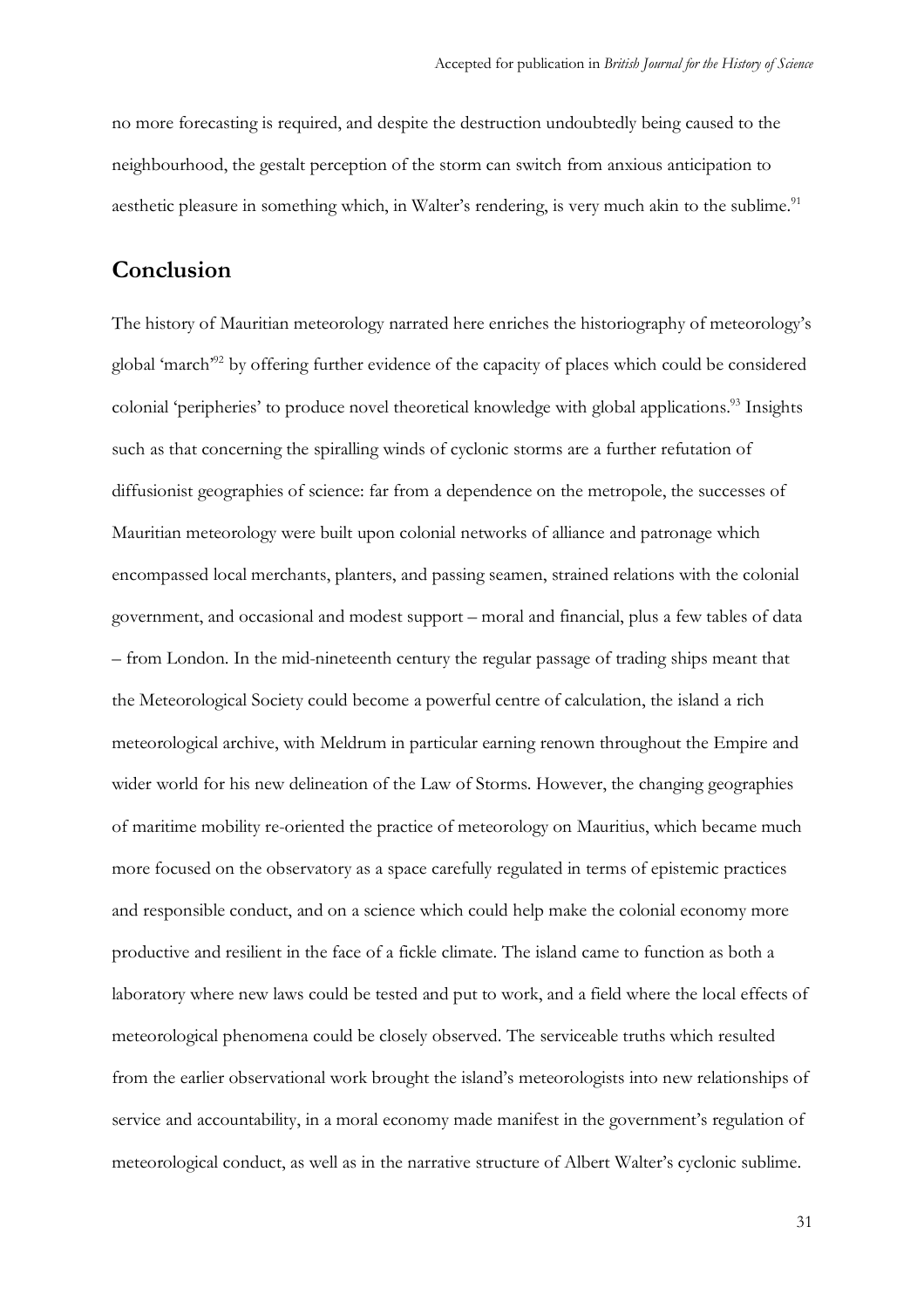This was an instrumental, sensory and imaginative engagement with a frequently violent atmospheric environment, through fields of vision which waxed and waned with the comings and goings of imperial trade, and which were constituted by a combination of instrumental observation, learned laws, and imaginative projections.

The literature on the history of island science and island environments would be enhanced by examining not just the construction of the island as an object of knowledge and control, but also by examining the place of islands in scientific and political projects which took much wider, more unruly spaces as their object and setting. The history of Indian Ocean meteorology can contribute to a broader historiographical turn which sees the region as a space of significant interconnections which crossed colonial boundaries and waxed and waned as economic, political and technological systems shifted.<sup>94</sup> We can see these dynamics in the circulation and adaptation of ideas between places like Calcutta and Mauritius; in the itinerant 'colonial lives' of figures like Meldrum, Walter and Claxton between Bombay, Port Louis, Nairobi and Hong Kong;<sup>95</sup> and in the technologies and media which shuttled weather observations and warnings from island to island, from ship to shore and back again. These technologies expanded meteorological fields of vision, but also lead to disconnection as when, for example, steamships began to bypass Mauritius and attention turned to single-station forecasting, a technique which would later come to prominence on ships in World War II, when radio black-outs created sparse informational environments like those encountered by cyclone forecasters in Mauritius around the dawn of the twentieth century.<sup>96</sup> Within these regional and trans-regional geographies, we can understand islands like Mauritius variously as archives, fields, and laboratories, where data could be amassed from afar, generated through watchful, local observation, and apparently universal laws tested against the specifics of locality.<sup>97</sup> Situating these functions within atopia such as the Indian Ocean, where projects of domination rub up against the arresting forces of a 'natural alterity',<sup>98</sup> offers the scope for better understanding the polycentric geographies of colonial science, as well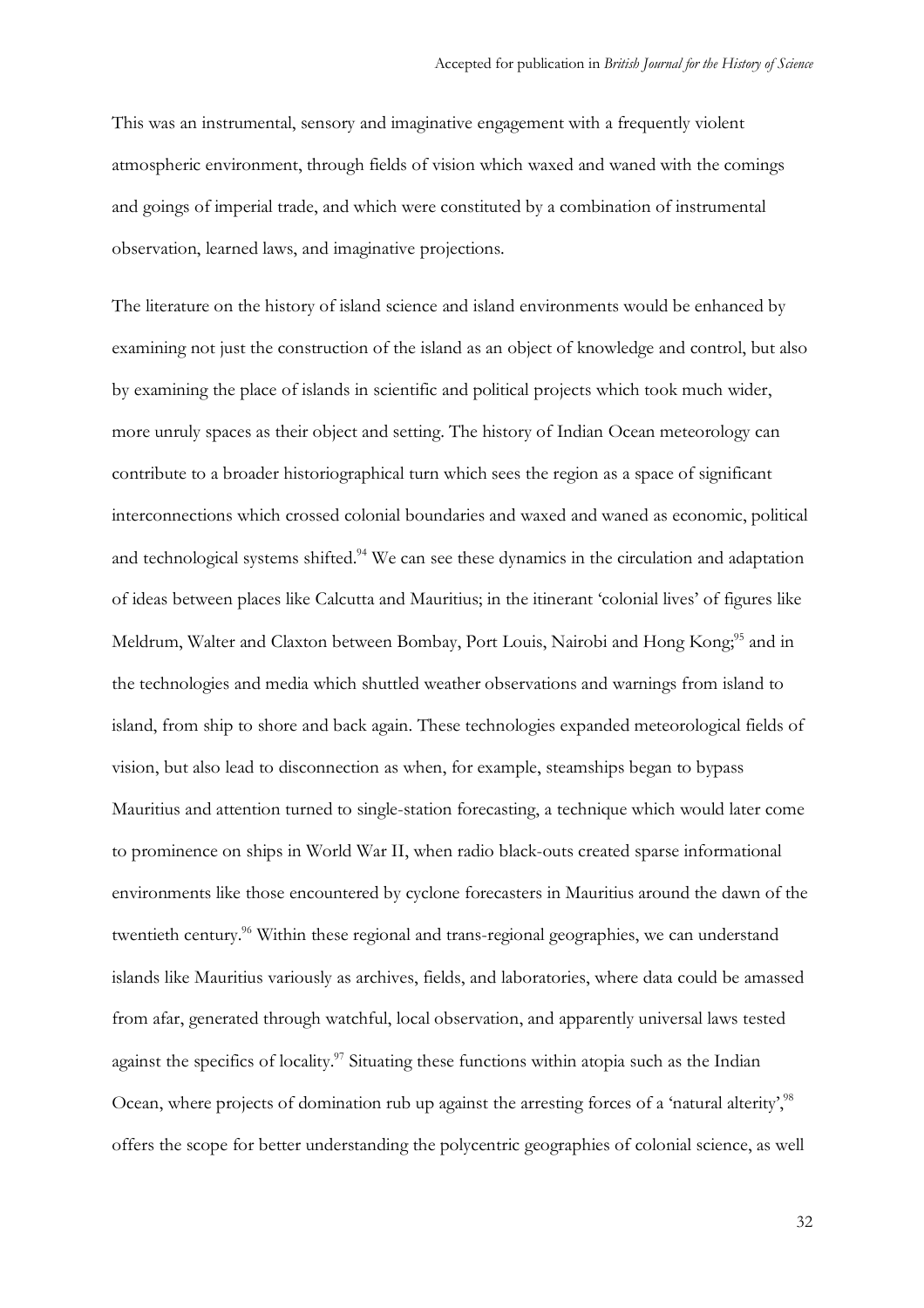as the place of scientific knowledge, and collaboratively negotiated serviceable truths, in the reproduction of colonial societies.

#### **Acknowledgements**

 $\overline{\phantom{a}}$ 

Thank you to the editors and two anonymous reviewers for providing such helpful comments, which have improved this article greatly. Thanks too to Jacques Pougnet, Joan Kenworthy, Rob Allan and Rory Walshe for sharing their knowledge of Mauritian meteorology, to participants of the Cambridge workshop where this special issue was born, and to the family of Albert Walter for agreeing to my use of his papers. Any errors of fact or interpretation are, of course, my own.a

<sup>1</sup> Simon Naylor, 'Log books and the law of storms: maritime meteorology and the British Admiralty in the nineteenth century', *Isis* (2015) 106, pp.771–797. See also Deborah R. Coen, 'The storm lab: meteorology in the Austrian Alps', *Science in Context* (2009) 22, pp.463–486.

<sup>2</sup> Vladimir Jankovic, *Reading the Skies: A Cultural History of English Weather, 1650-1820*, Chicago: University of Chicago Press, 2000; Simon Naylor, 'Nationalizing provincial weather: meteorology in nineteenth-century Cornwall', *The British Journal for the History of Science* (2006) 39, pp.407–33; Lucy Veale, Georgina Endfield and Simon Naylor, 'Knowing weather in place: the Helm Wind of Cross Fell', *Journal of Historical Geography* (2014) 45, pp.25–37; Martin Mahony, 'For an empire of 'all types of climate': meteorology as an imperial science', *Journal of Historical Geography*  (2016) 51, pp.29-39; James Bergman, 'Knowing their place: the Blue Hill Observatory and the value of local knowledge in an era of synoptic weather forecasting, 1884–1894', *Science in Context* (2016) 29, pp.305–346. On meteorological science and the imperial state, see Katharine Anderson, *Predicting the Weather: Victorians and the Science of Meteorology*, Chicago: University of Chicago Press, 2005, chapter 6.

<sup>3</sup> Richard H. Grove, *Green Imperialism: Colonial Expansion, Tropical Island Edens and the Origins of Environmentalism, 1600- 1860,* Cambridge: Cambridge University Press, 1995; see also Etienne Stockland, 'Policing the oeconomy of nature: The oiseau martin as an instrument of oeconomic management in the eighteenth-century French maritime world', *History and Technology* (2014) 30, pp.207–231.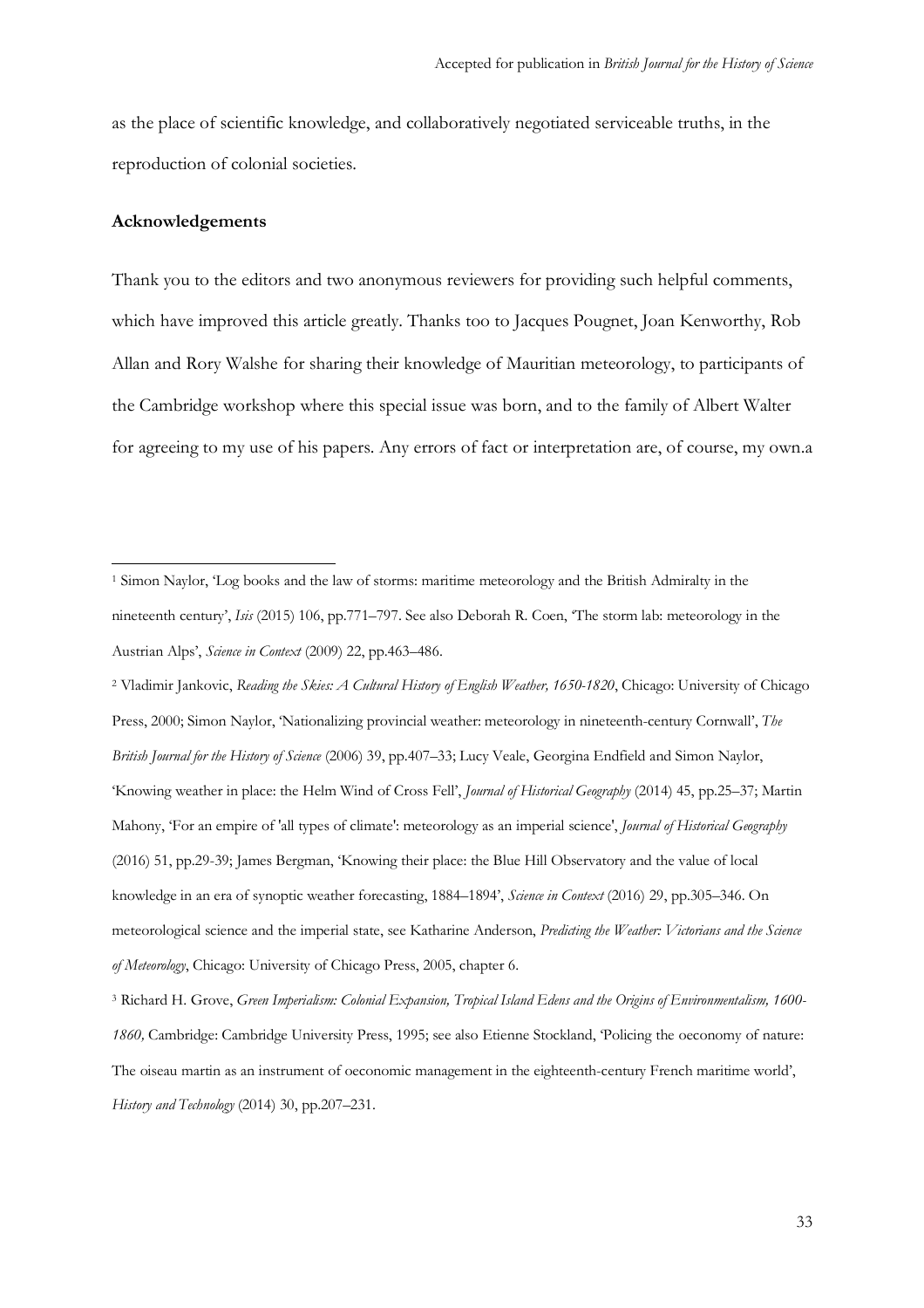<sup>4</sup> See for example Stuart B. Schwartz, *Sea of Storms: A History of Hurricanes in the Greater Caribbean from Columbus to Katrina,* Princeton, NJ: Princeton University Press, 2015.

<sup>5</sup> To borrow the term from Sujit Sivasundaram, *Islanded: Britain, Sri Lanka, and the Bounds of an Indian Ocean Colony,* Chicago: University of Chicago Press, 2013.

<sup>6</sup> Siobhan Carroll, *An Empire of Air and Water: Uncolonizable Space in the British Imagination, 1750-1850,* Philadelphia, PA: University of Pennsylvania Press, 2015, p.7; Gayatri Chakravorty Spivak, *Death of a Discipline,* New York: Columbia University Press, 2003. On the complex history of oceanic territoriality, see Philip E. Steinberg, *The Social Construction of the Ocean,* Cambridge: Cambridge University Press, 2001.

<sup>7</sup> Bruno Latour, *Science in Action*, Cambridge: Harvard University Press, 1987, p.232.

 $\overline{a}$ 

<sup>8</sup> I take the notion of 'serviceable truths' from contemporary studies of regulatory science, meaning 'a state of knowledge that satisfies tests of scientific acceptability and supports reasoned decision making, but also assures those exposed to risk that their interests have not been sacrificed on the altar of an impossible scientific certainty'. See Sheila Jasanoff, *The Fifth Branch: Science Advisers as Policymakers,* Cambridge: Harvard University Press, 1990, p.250. On the broader sociology of truth-making, see Steven Shapin, *A Social History of Truth*. Chicago: University of Chicago Press, 1994.

<sup>9</sup> Alexander Thom, 'Preface', *Proceedings of the Meteorological Society of Mauritius* (1853), pp.iv-xii, quotation p.iv <sup>10</sup> George Basalla, 'The spread of western science', *Science* (1967) 156(3775), pp.611–22; Lewis Pyenson, *Cultural Imperialism and Exact Sciences: German Expansion Overseas, 1900-1930,* New York: P. Lang, 1985; Lewis Pyenson, *Civilizing Mission: Exact Sciences and French Overseas Expansion, 1830-1940,* Baltimore, MD: Johns Hopkins University Press, 1993.

<sup>11</sup> A useful recent overview of the historiography is provided by Joseph M. Hodge, 'Science and Empire: An Overview of the Historical Scholarship', in Brett M. Bennett and Joseph M. Hodge (eds.) *Science and Empire: Knowledge and Networks of Science Across the British Empire, 1800-1970*, Basingstoke: Palgrave Macmillan, 2011, pp.3–32. Compare with Alan Lester, 'Imperial circuits and networks: geographies of the British Empire', *History Compass* (2006) 4, pp.124-141.

<sup>12</sup> Richard H. Grove, 'The East India Company, the Raj and the El Nino: The critical role played by colonial scientists in establishing the mechanisms of global climate teleconnections, 1770-1930', in Richard H. Grove, Vinita Damodaran, and Satpal Sangwan (eds.) *Nature & The Orient*, Oxford: Oxford University Press, 1998, pp.301–23; Gregory Cushman, 'The imperial politics of hurricane prediction: from Calcutta and Havana to Manila and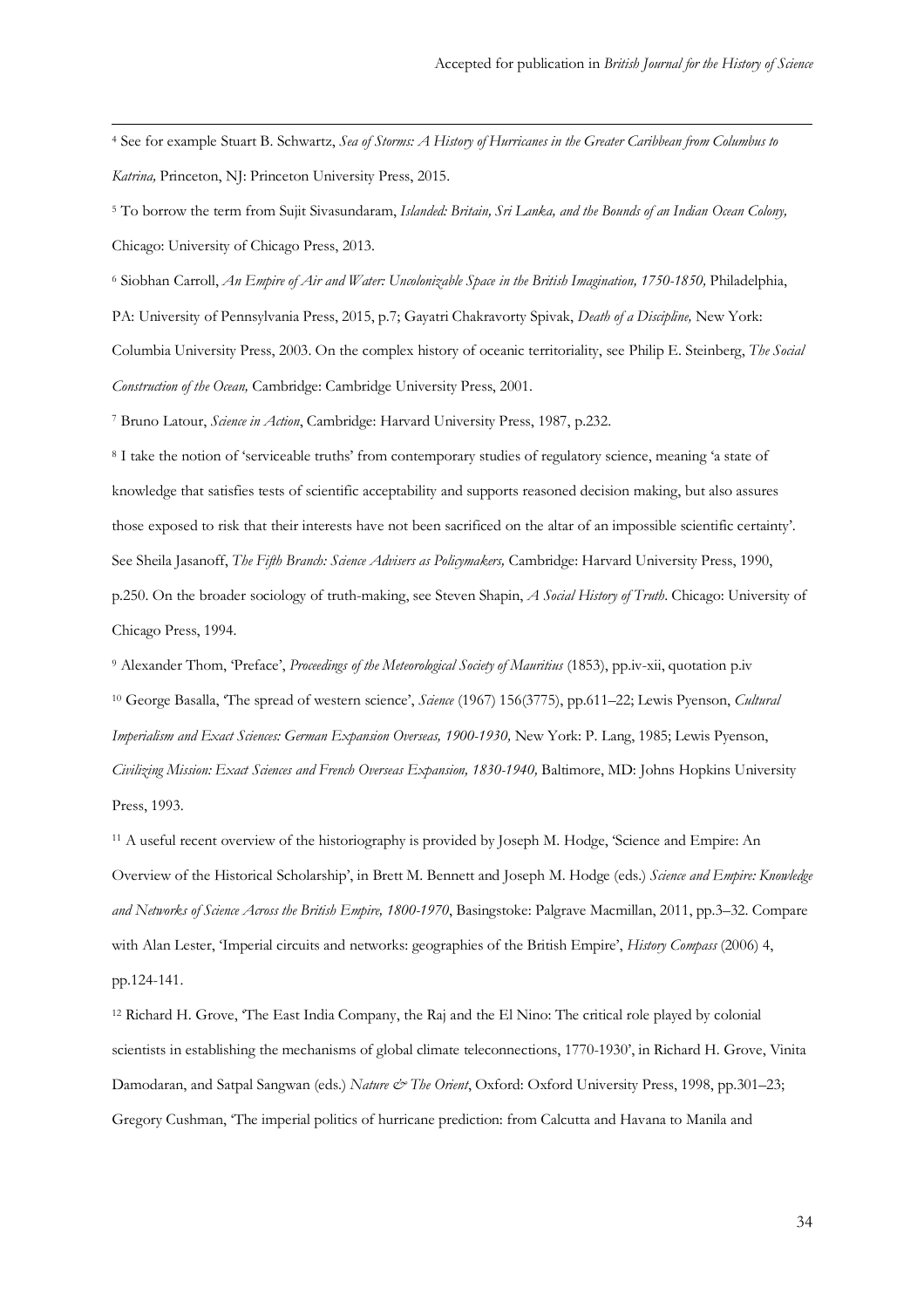Galveston, 1839-1900', In Mark Lawrence, Erika Bsumek, and David Kinkela (eds.) *Nation-States and the Global Environment*, Oxford: Oxford University Press, 2013 pp. 137–162.

<sup>13</sup> William K. Storey, *Science and Power in Colonial Mauritius,* Rochester: University of Rochester Press, 1997. Storey built here on the work of Madeleine Ly-Tio-Fane, for example her *The Triumph of Jean Nicolas Céré: And His Isle Bourbon Collaborators*, Paris: Mouton, 1970.

<sup>14</sup> James E. McClellan III and Francois Regourd, *The Colonial Machine: French Science and Overseas Expansion in the Old Regime,* Turnhout: Brepols, 2012.

<sup>15</sup> Quoted in John McAleer, *Britain's Maritime Empire: Southern Africa, the South Atlantic and the Indian Ocean, 1763–1820*, Cambridge: Cambridge University Press, 2017, p.7.

<sup>16</sup> Ashley Jackson, *War and empire in Mauritius and the Indian Ocean*, Basingstoke: Palgrave, 2001, p.17.

<sup>17</sup> Storey, op. cit. (13), p.27.

 $\overline{a}$ 

<sup>18</sup> Island of Mauritius Meteorological Service, *Meteorology in Mauritius, 1774-1974,* Vacoas, 1974.

<sup>19</sup> Lissa Roberts, '"Le Centre de Toutes Choses": constructing and managing centralization on the Isle de France', *History of Science* (2014) 52, pp.319–42.

<sup>20</sup> Edley Michaud, 'Meteorologist's profile - Charles Meldrum', *Weather* (2000) 55, pp.15–17. Little remains of Meldrum's own correspondence, except for fragments in the National Archives, Kew, and the collections of the Royal Society. The National Archives of Mauritius hold some correspondence, but relating to later periods. The account presented here of Meldrum's work therefore largely draws on published sources. One of his successors, Albert Walter, left a wealth of personal papers and correspondence to Oxford University, and use is made of these in the second half of the paper.

<sup>21</sup> Charles Bruce, *The Broad Stone of Empire: Problems of Crown Colony Administration, With Records of Personal Experience. Vol. II,* London: Macmillan, 1910, p.265. Bruce was Rector of the Royal College in Port Louis from 1868-78, and returned as Governor in 1897, a post he held for six years. 'Creole' in this period referred to a Mauritian-born person of French descent, rather than of African descent as now.

<sup>22</sup> Island of Mauritius Meteorological Service, op. cit. (18), p.2

<sup>23</sup> Edward Sabine to Captain W.A.B. Hamilton, 26 July 1854. The National Archives (subsequently TNA), Kew, BJ  $3/54.$ 

<sup>24</sup> Naylor, op. cit. (1).

<sup>25</sup> Bruce, op. cit. (21) p.265.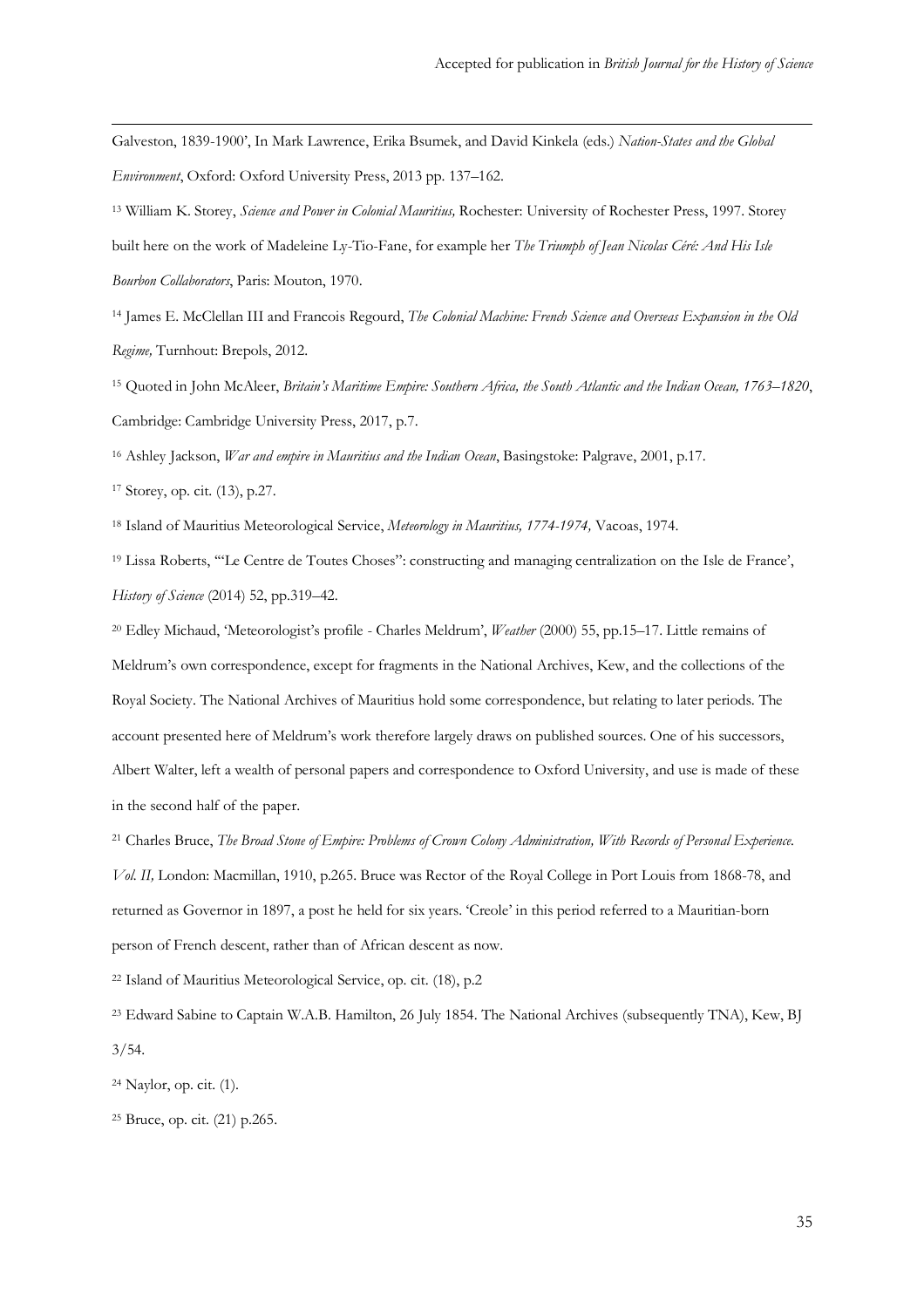<sup>26</sup> Charles Meldrum, 'Report On the best means of carrying out the objects of the Meteorological Society of

Mauritius: read before a Meeting of the Society on the 11th September 1851' in *Transactions of the Meteorological Society* 

*of Mauritius* (1851) 1, p.10. The Society started with 12 members, growing to 47 in 1859 and 92 in 1866.

<sup>27</sup> These contestations are best illustrated by Anderson, op. cit. (2).

<sup>28</sup> Alexander Thom, *An Inquiry into the Nature and Course of Storms in the Indian Ocean South of the Equator* , London: Smith, Elder & Co., 1845.

<sup>29</sup> Lieutenant Fyers to Robert Fitzroy, 21 April 1856, TNA, BI 7/1013.

<sup>30</sup> Thom, Presidential address, *Proceedings of the Meteorological Society of Mauritius* (1853) pp.1-18, quotation p.11, emphasis in original

<sup>31</sup> Simon Naylor, 'Weather instruments all at sea: meteorology and the Royal Navy in the nineteenth century', in Fraser MacDonald and Charles W.J. Withers (eds.) *Geography, Technology and Instruments of Exploration*, Farnham: Routledge, 2015, pp.77–96.

<sup>32</sup> Naylor, op. cit. (1), p.776.

 $\overline{a}$ 

<sup>33</sup> John Herschel, quoted in Naylor, op. cit. (1) p.774.

<sup>34</sup> See for example, David Aubin, Charlotte Bigg and H. Otton Sibum (eds.) *The Heavens on Earth: Observatories and Astronomy in Nineteenth Century Science and Culture*, London: Duke University Press, 2010; Anderson, op. cit. (2); Naylor, op. cit. (1); Lorraine Daston, 'Unruly weather: natural law confronts natural variability', in Lorraine Daston and Michael Stolleis (eds.) *Natural Law and Law of Nature in Early Modern Europe: Jurispudence, Theology, Moral and Natural Philosophy*, Aldershot: Ashgate, 2008, pp.233–48.

<sup>35</sup> Mahony, op. cit. (2).

<sup>36</sup> Naylor, op. cit. (1) p.782.

<sup>37</sup> Bruce, op. cit. (21), p.265. Bousquet continued to make observations and to carefully observe passing cyclones. In 1866 he attempted to publish his tables and charts in Paris, but was rebuffed on account of the expense. Discouraged, he proceeded to destroy the two-volume manuscript. See 'Bousquet, Eugène Henri', *Dictionnaire de Biographie Mauriciennce.* Port Louis: Société de l'histoire de l'i̇le Maurice (1941). Thank to Jacques Pougnet for drawing my attention to his episode.

<sup>38</sup> Mann, R. J. (1875). Address delivered by the President at the annual general meeting, January 21st, 1874. *Quarterly Journal of the Royal Meteorological Society*, *2*(10), 59–74. On Anglo-French meteorological rivalries in the Atlantic region, see Locher, F. (2008). *Le savant et la tempête: étudier l'atmosphère et prévoir le temps au XIXe siècle*. Rennes: Presses Universitaires de Rennes.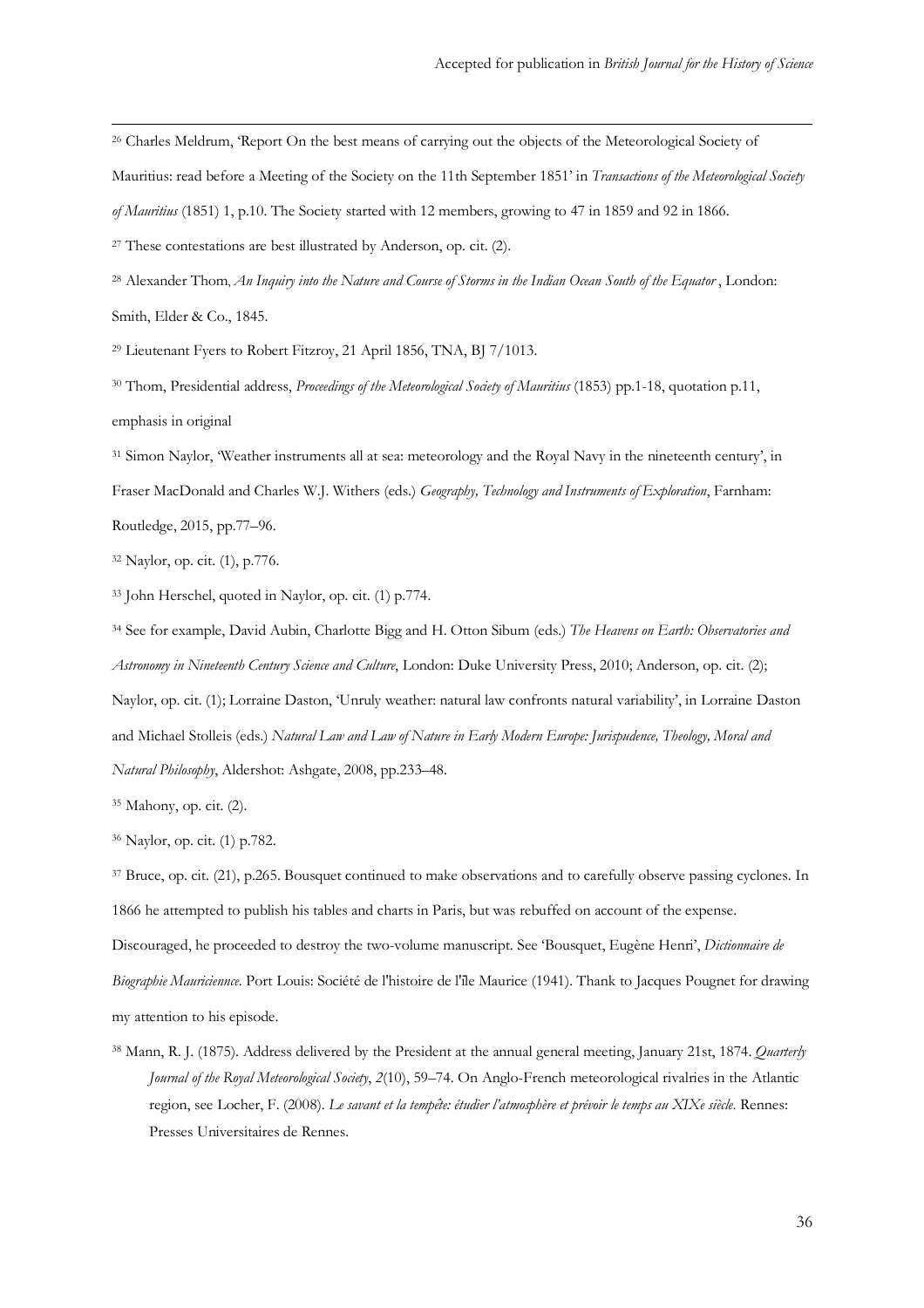$39$  Thom, op. cit.  $(9)$ , p.xiii.

 $\overline{a}$ 

<sup>40</sup> Napier Shaw's 1926 volume on the history of meteorology describes Meldrum's charts as the first 'daily charts of the oceans', appearing over a decade before Capt. N. Hoffmeyer's daily charts of the Atlantic emanated from the Danish Meteorological Institute. Napier Shaw, *Manual of Meteorology, Volume I: Meteorology in History,* Cambridge: Cambridge University Press, 1926, p.287.

<sup>41</sup> Report of the 1859 Annual Meeting, contained in *Proceedings of the Meteorological Society of Mauritius 1859-60* (1861)*,*  vol. 5*,* p.23.

<sup>42</sup> Redfield, quoted in Henry Piddington, *The Sailor's Horn Book for the Law of Storms*, 3rd edn, London: Williams and Norgate, 1860, p.108.

<sup>43</sup> Quoted in A. K. Sen Sarma, 'Henry Piddington (1797-1858): A Bicentennial Tribute', *Weather* (1997) 52, pp.187– 93. Quote p.188.

<sup>44</sup> Piddington, op. cit. (42), p.108.

<sup>45</sup> Piddington, op. cit. (42), pp.113-4.

<sup>46</sup> See Naylor, op. cit. (1), p.786.

<sup>47</sup> Charles Meldrum, 'On the weather and hurricanes in the Indian Ocean from the 18th to the 29th of February, 1860', *Proceedings of the Meteorological Society of Mauritius* (1861) vol. 5, p.157

<sup>48</sup> Bruce, op cit. (21), p.268.

<sup>49</sup> 'A new discovery in the "Law of Storms"', *Wellington Independent*, 17 March 1874, reprinted from *The New York Herald*. The publishing history of this piece indicates something of the global circulation which Meldrum's work started to enjoy in the 1870s.

<sup>50</sup> See for example Ralph Abercromby, 'On Meldrum's Rules for Handling Ships in the Southern Indian Ocean', *Proceedings of the Royal Society of London* (1888) 44, pp.314–17.

<sup>51</sup> *Cyclonic tracks in the South Indian Ocean from Information Compiled by Dr. Meldrum*. London: Meteorological Office, 1891.

<sup>52</sup> Charles Meldrum, *The Law of Storms*, Port Louis, 1876. Available at the National Meteorological Archive, Exeter (subsequently NMA), Y23.D2.

<sup>53</sup> Charles Meldrum, 'On the oscillations of the barometer at Mauritius in connection with the Cape Gales', *Proceedings of the Meteorological Society of Mauritius* vol. 6, pp.9-16. Quote p.9

<sup>54</sup> Charles Meldrum, 'Annual Report', *Proceedings of the Meteorological Society of Mauritius* (1862) vol. 5, p.79.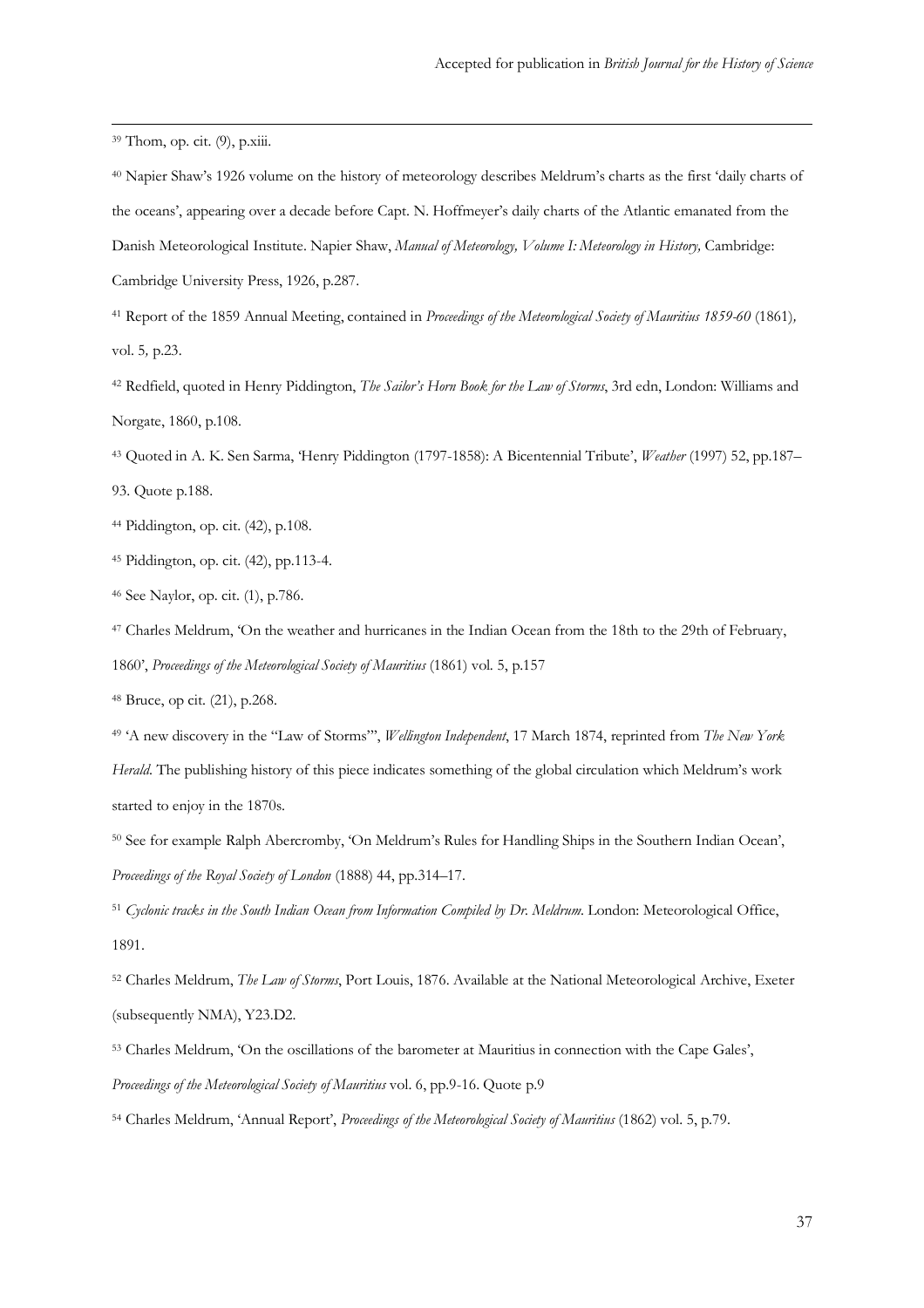<sup>55</sup> Thomas F. Claxton, quoted in *Proceedings and Transactions of the Meteorological Society of Mauritius (New Series)* (1901) vol. 2, p.11

<sup>56</sup> Borrowing the term from Sivasundaram, op. cit. (5).

<sup>57</sup> Anderson, op. cit. (2) p.114.

 $\overline{a}$ 

<sup>58</sup> Daniel R. Headrick, *The Tentacles of Progress: Technology Transfer in the Age of Imperialism, 1850-1940,* Oxford: Oxford University Press, 1988, p.108.

<sup>59</sup> Hubert E.H. Jerningham, 'Cyclone of April 29 1892 in Mauritius', in *The Hurricane: Mauritius, April 29, 1892*. Port Louis: Central Printing Establishment, pp.1-9.

<sup>60</sup> Quoted in B.M. Padya, *Weather and Climate of Mauritius* (Moka: Mahatma Gandhi Institute, 1989), p141

<sup>61</sup> Jerningham, op. cit. (59), p.3.

<sup>62</sup> Compare, for example, the more antagonistic politics surrounding the prediction of the Galveston hurricane of 1900, as reported in Cushman op. cit. (12), pp.155-157. Also Jamie Pietruska, 'Hurricanes, crops, and capital: the meteorological infrastructure of American Empire in the West Indies', *The Journal of the Gilded Age and Progressive Era*  (2016) 15, pp.418–445, especially pp.431-432.

<sup>63</sup> For biographical details, see Joan M. Kenworthy, *Albert Walter, O.B.E (1877-1972) Meteorologist in the Colonial Service Part I : His Early Life and Work in Mauritius*, Reading: Royal Meteorological Society, Occasional Papers on Meteorological History, 2013, Joan M. Kenworthy, *Albert Walter, O.B.E (1877-1972): Meteorologist in the Colonial Service, Part II*, Reading: Royal Meteorological Society, Occasional Papers on Meteorological History, 2014. <sup>64</sup> Walter left behind a considerable person archive and memoirs, which are held in the Commonwealth and African manuscript collection at the Bodleian Library, University of Oxford. This passage draws largely on his memoirs, *Echoes of a Vanishing Empire, being the Memoirs of a Meteorological and Civil Servant in the Colonial Empire, 1897-1947*. MSS.

Brit. Emp. r. 9-10.

<sup>65</sup> Thomas F. Claxton, *Annual Report of the Royal Alfred Observatory for the year 1902*. NMA, Y17.K2; Walter, op. cit. (64), pp.33-34 .

<sup>66</sup> Walter, op. cit. (64), p.39.

<sup>67</sup> James Rodger Fleming, *Meteorology in America, 1800-1870,* Baltimore, MD: Johns Hopkins University Press, 2000. <sup>68</sup> Gisela Kutzbach, *The Thermal Theory of Cyclones: A History of Meteorological Thought in the Nineteenth Century,* Washington, DC: American Meteorological Society, 1979.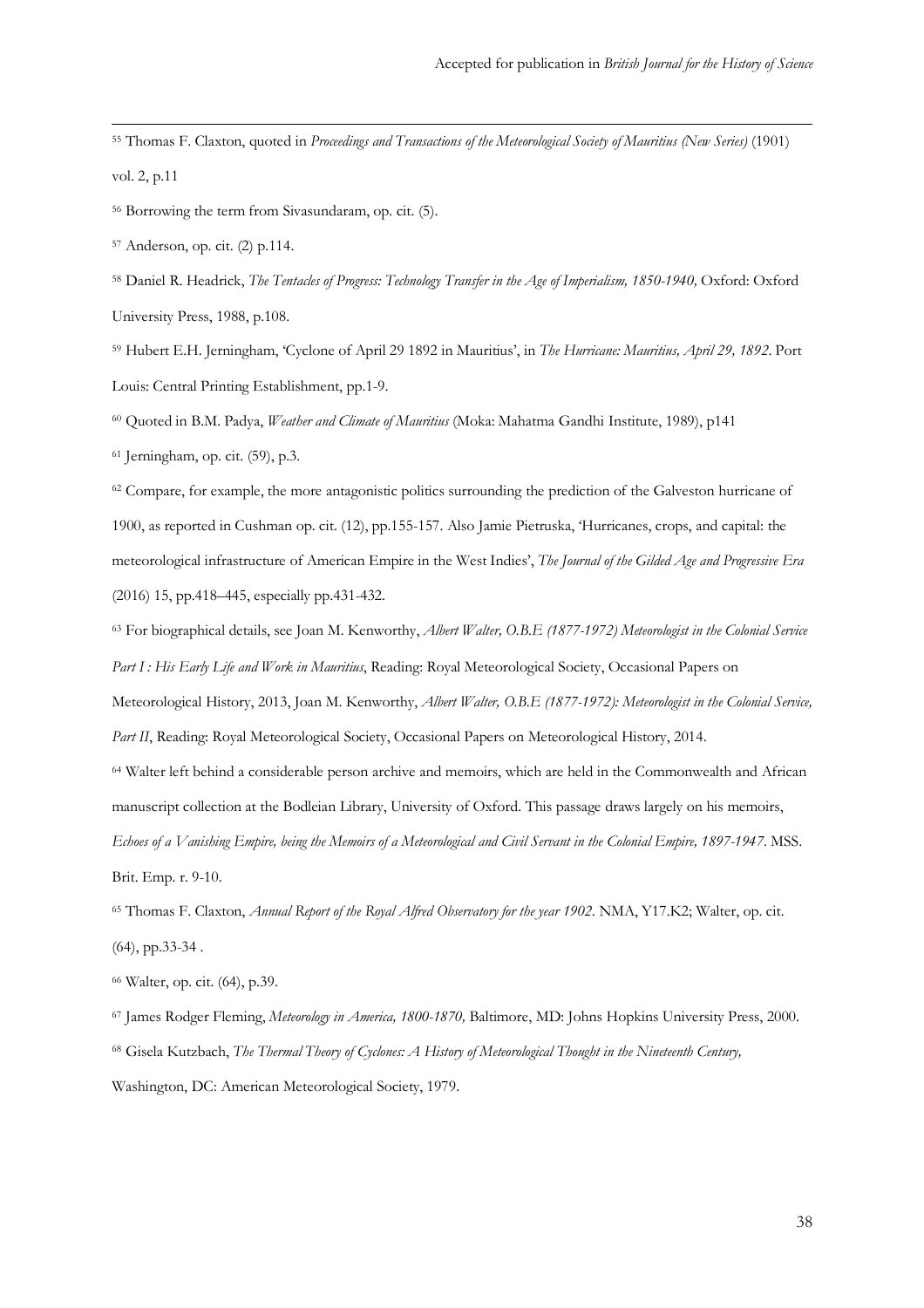John L. Davis, 'Weather Forecasting and the Development of Meterorological Theory at the Paris Observatory, 1853--1878', *Annals of Science* (1984) 41, pp.359-382.

Marc Dechevrens, 'On Vertical Currents in Cyclones', *American Meteorological Journal* (1886) 3, pp.170–186;H.W.

Harrington, 'Comments on Dechevrens' 'On Vertical Currents...'', *American Meteorological Journal*, 3 (1886), 184–86.

Kutzbach, op. cit. (68), p.137.

 $\overline{a}$ 

Kutzbach, op. cit. (68), p.84.

Hervé Faye, *Nouvelle Étude Sur Les Tempêtes, Cyclones, Trombes Ou Tornados,* Paris: Gauthier-Villars et Fils, 1897.

 Albert Walter, 'On the Origin and Propagation of Cyclonic Storms', *Proceedings and Transactions of the Meteorological Society of Mauritius (New Series)* (1902) 3, pp.1–19.

Shaw, op. cit. (40), p.298

Frank Bigelow, *Report on the International Cloud Observations, May 1 1896 - July 1 1897,* Washington, DC: U.S.

Weather Bureau, 1898.

Walter, op. cit. (73), p.18.

Walter, op. cit. (73), p16.

Walter, op. cit. (64), p.32.

Walter, op. cit. (64), p.47.

80 "Loodiana", Board of Trade Official Inquiry, 1910. Southampton Central Library, Maritime Collection. Available at http://www.plimsoll.org/resources/SCCLibraries/WreckReports2002/19975a.asp. Last accessed 13 June 2017.

 Walter, op. cit. (64). Unfortunately Claxton appears to have left behind little by way of his own recollections of these events.

Storey, op. cit. (13).

 Albert Walter, *The Sugar Industry of Mauritius: A Study in Correlation; Including a Scheme of Insurance of the Cane Crop against Damage Caused by Cyclones,* London: A.L. Humphreys, 1910.

 J.B.G.S. Staub, *Crop Insurance in Mauritius, 1946-1971,* Port Louis: Cyclone and Drought Insurance Board, 1971. Walter, op. cit. (64), p.133.

 Walter, op. cit. (64), pp.38a-38b. The unusual numbering of the pages reflects their uncertain position in his memoirs.

Walter, op. cit. (64), pp.38a-38b.